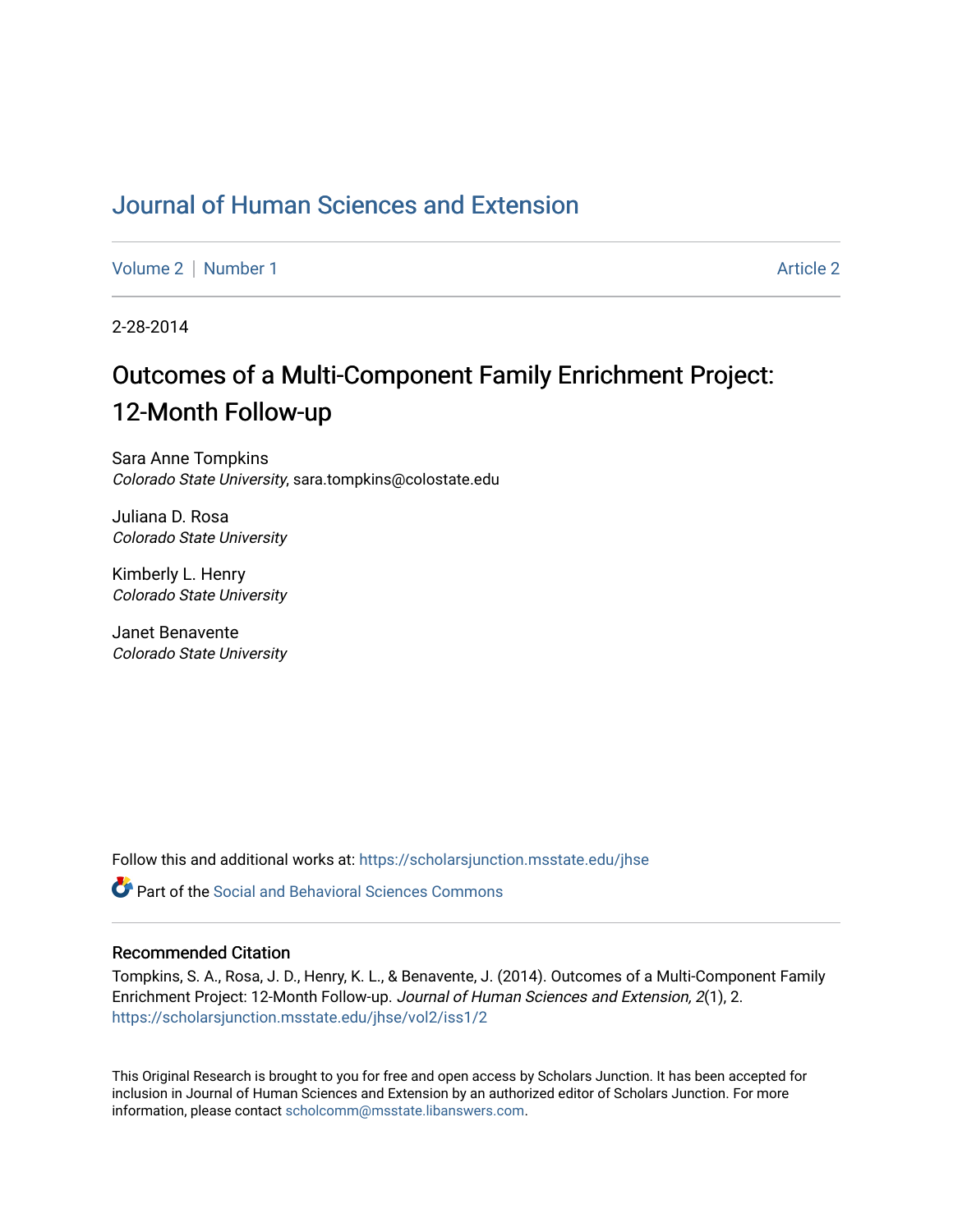## Outcomes of a Multi-Component Family Enrichment Project: 12-Month Follow-up

#### Acknowledgments

This study was supported through a grant from U.S. Department of Health and Human Services (90FE0028). The opinions, findings, and conclusions or recommendations expressed in this event and associated materials are those of the author(s), and do not necessarily reflect the views of the U.S . Department of Health and Human Services Administration for Children and Families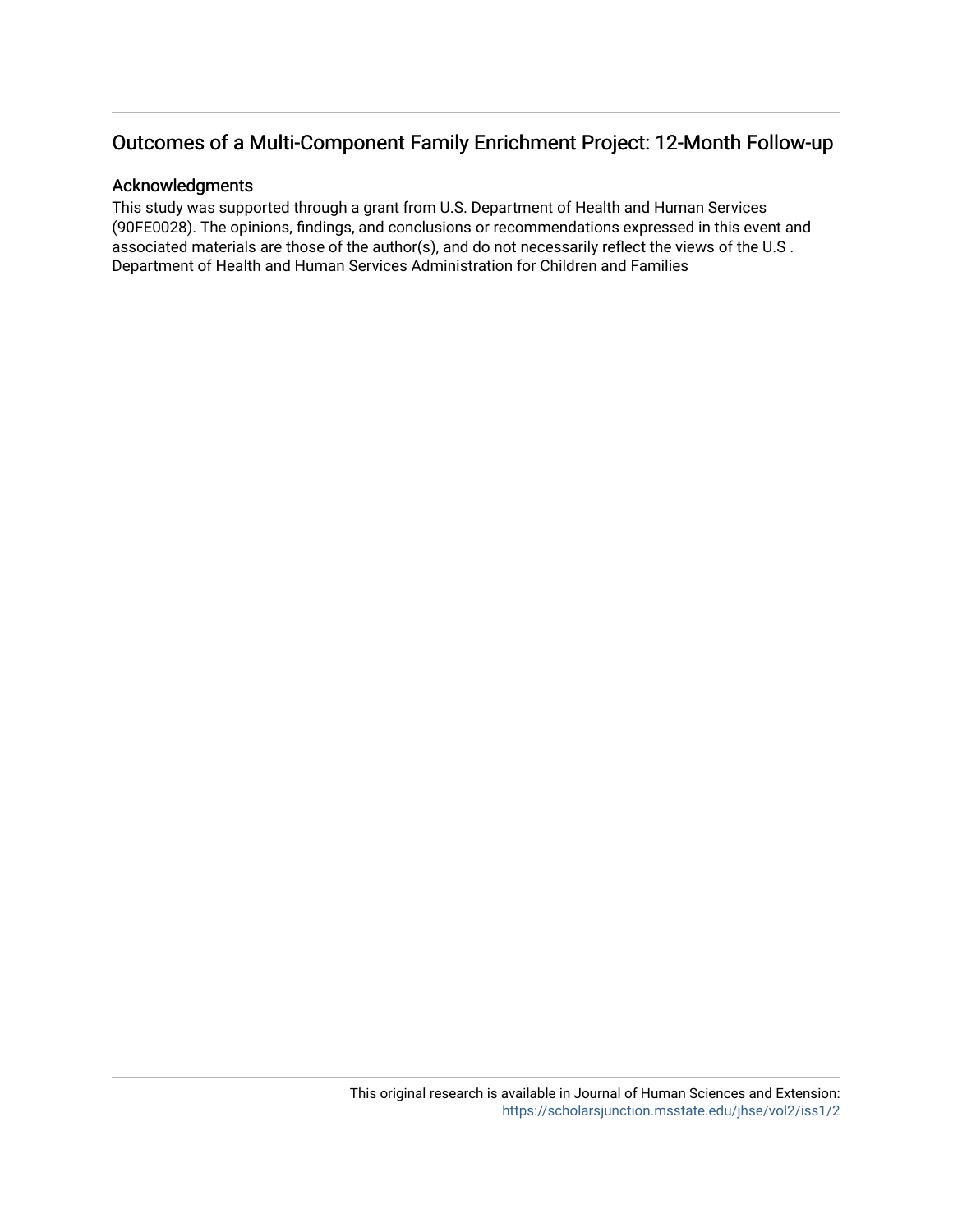## **Outcomes of a Multi-Component Family Enrichment Project: 12-Month Follow-up**

**Sara Anne Tompkins Juliana D. Rosa Kimberly L. Henry Janet Benavente** *Colorado State University* 

*Previous research has established that family enrichment programs work with a variety of populations (e.g., Hawkins, Stanley, Blanchard, & Albright, 2012). It is unclear if a multi-component program focusing on a variety of family outcomes can lead to lasting change. This study used growth modeling to examine effects of relationship (i.e., Within My Reach), parenting (i.e., Making Parenting a Pleasure), and financial enrichment (i.e., Spend Some, Save Some, Share Some) classes over 12 months. Results revealed improvement in family functioning at one year post for all three programs. Program specific improvements included relationship functioning and parenting alliance. Program participants reported overall satisfaction and gaining of valuable skills. Findings suggest these family enrichment programs can have long-lasting effects; potential reasons for sample success and implications are discussed.* 

*Keywords:* family enrichment, marriage enrichment, parent education, financial education

During the last decade, a surge of marriage and relationship education programming and research has focused on helping foster healthy and stable relationships (Halford, Markman, & Stanley, 2008; Hawkins et al., 2012). Unhealthy relationships have been linked to issues related to physical health, mental health, crime, and domestic violence (Dush, Taylor, & Kroeger, 2008; Gunlicks-Stoessel & Powers, 2009; Stolzenberg, & D'Alessio, 2007*)*. Relationship struggles can spill over to other aspects of family life (e.g., parenting; Katz & Woodin, 2002) and are affected by multiple issues, such as economic stability (Dew, 2011). As relationships do not occur in isolation and can affect the entire family structure, programs that take a multifaceted approach are needed.

Family Success in Adams County (FSAC) was formed under the Healthy Marriage Initiative by the Administration for Children and Families (2005) with the mission of promoting and nurturing safe and healthy family environments. FSAC is housed at a Cooperative Extension

Direct correspondence to Sara Anne Tompkins at sara.tompkins@colostate.edu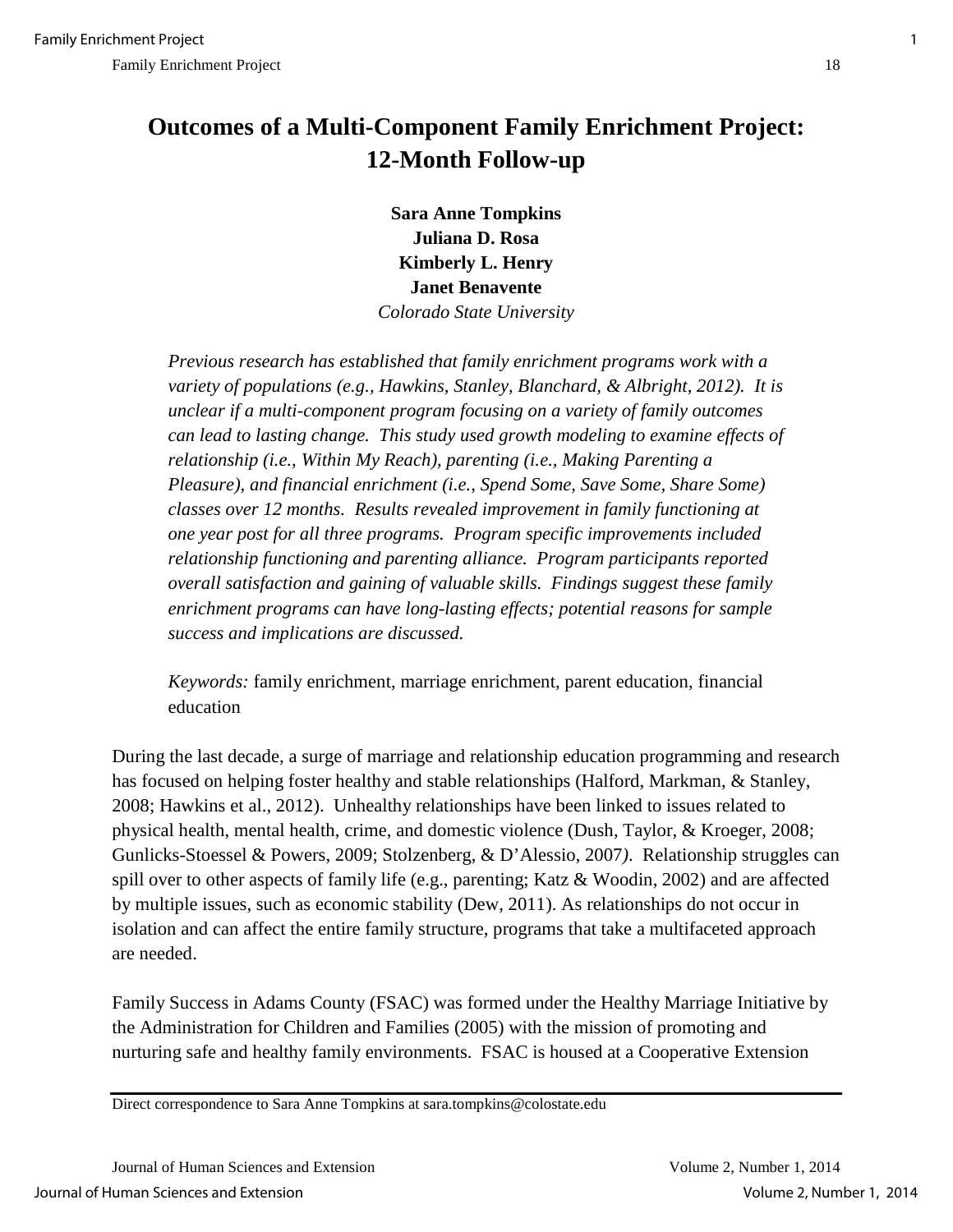department of Colorado State University and takes a holistic approach to relationship enrichment including programming in multiple critical areas (i.e., healthy relationships, parenting, and financial education) with a focus on serving low income and minority families. Programming was based on a comprehensive educational framework using aspects from Bandura's (1986) social cognitive foundation to impart knowledge and skills to participants (Hawkins, Carroll, Doherty, & Willoughby, 2004) with the understanding that relationship are part of complex social systems and need to be addressed as such (Bronfenbrenner, 1986). FSAC is a unique family enrichment project offering multiple types of programs going beyond short term followup, with personalized one-on-one connections to aid recruitment and retention to best assess impact.

### **Multi-Component Approach**

Multi-component programs have been used in Extension to address problems ranging from nutrition and exercise to workforce development and have been successful with complex behaviors (Jackson & Day, 2005; Peterson et al., 2008). FSAC understands that decisions involving romantic relationships influence other aspects of an individual's life (e.g., parent-child relationship; Carlson, Pilkauskas, McLanahan, & Brooks-Gunn, 2011). Specifically, research indicates that romantic relationship interactions can have both positive (e.g., parental engagement, child well-being, and co-parenting; Carlson & McLanahan, 2006; Carlson et al., 2011; Kolak & Volling, 2007) and negative (e.g., emotional health, lack of acceptance, and discipline; Carlson & McLanahan, 2006; Nelson, O'Brien, Blankson, Calkins, & Keane, 2009) implications for children. Researchers acknowledge the need for comprehensive marriage and relationship programs where parenting elements are also available (Hawkins et al., 2004; Knox & Fein, 2009). Therefore, a parenting program was added to FSAC with the hope of transcending outcomes beyond the parent to children, creating impact beyond the individual or couple.

An additional element often intertwined with relationship struggles are finances (e.g., Dew, 2011; Larson, Stephan, & Beley, 1994). A needs assessment conducted in 2003 and 2009 identified work readiness and family stability as two of the top concerns of FSAC potential participants (Yang, Fetsch, McBride, & Benavente, 2009). Along with a dramatic increase in the Hispanic population in Adams County from 1990-2000, it was recognized that low-income and minority residents had limited access to research and evidence-based financial literacy education programs. The majority (56%) of the FSAC population reported a household income of below \$14,000/year, representing a population significantly below the average household income of \$56,087. Understanding the connection between struggles in finances correlating to relationship struggles and responding to participant need, a financial education program was added to FSAC. With relationships existing as part of complex systems, programs are needed that provide multiple options to ensure a healthy family environment.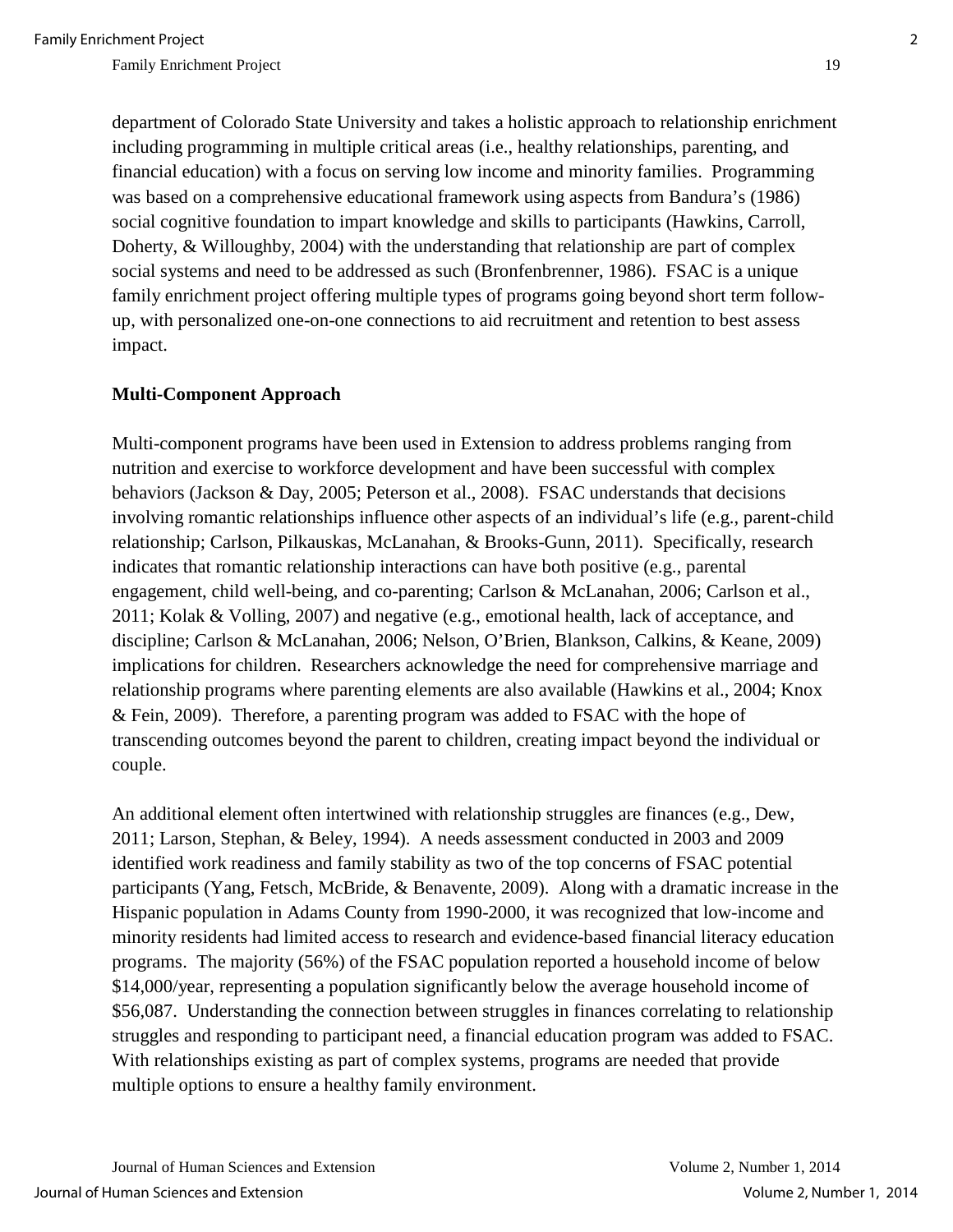### **Evaluation**

Cooperative Extension faculty and professionals understand the importance of program evaluation and are increasingly requiring programs to document impact on populations served (O'Neil, 1998; Taylor-Powell & Boyd, 2008). Recent data indicate that 88.5% of the Extension articles surveyed documented evidence above the level of participation and that almost twothirds were measuring outcomes; however, only 5.6% documented long-term outcomes (Workman & Scheer, 2012). While there is not one standard definition of long-term follow-up, similar studies that follow participants up to 6 months have been called short-term with longterm follow-up defined as greater than 6 months (e.g., Hawkins & Ooms, 2010; Workman & Scheer, 2012). In order to provide evidence of program impact and improve public value of Extension services, outcomes should be assessed beyond post and short-term timelines.

Within the areas of family enrichment, more studies are needed that examine program outcomes longitudinally (Collins & O'Rourke, 2010; Halford & Bodenmann, 2013; Holmes, Galovan, Yoshida, & Hawkins, 2010), with a lack of longitudinal studies being highlighted as a crucial weakness of intervention programs. Essentially, previous findings could be reporting "honeymoon effects" of program outcomes with only post and short-term follow-up assessments. Long-term evaluation is essential, providing the ability to examine need for and timing of booster sessions or delayed positive effects, thus, providing guidance for future program design. The mission of the current project was to promote long-term positive effects on family outcomes, therefore, program design and evaluation includes face-to-face contact with service providers over a 12-month follow-up period to encourage retention and facilitate individual goal setting over time.

#### **Purpose of the Study**

Research has shown that various programs aimed at enriching families have been efficacious in establishing well-functioning couples, improved communication skills, improvement in parenting skills, and better financial decisions (Hawkins & Ooms, 2010; Zimmerman & Roberts, 2012). However, a majority of studies lack large sample sizes and significant follow-up of impact. It is important to examine outcomes over an extended period of time to gain a better understanding of individual trajectories helping to inform future programming. Goals of the current study include an exploratory look at changes in broad outcomes over a 12-month followup among participants after completion of relationship, parenting, or financial enrichment programs.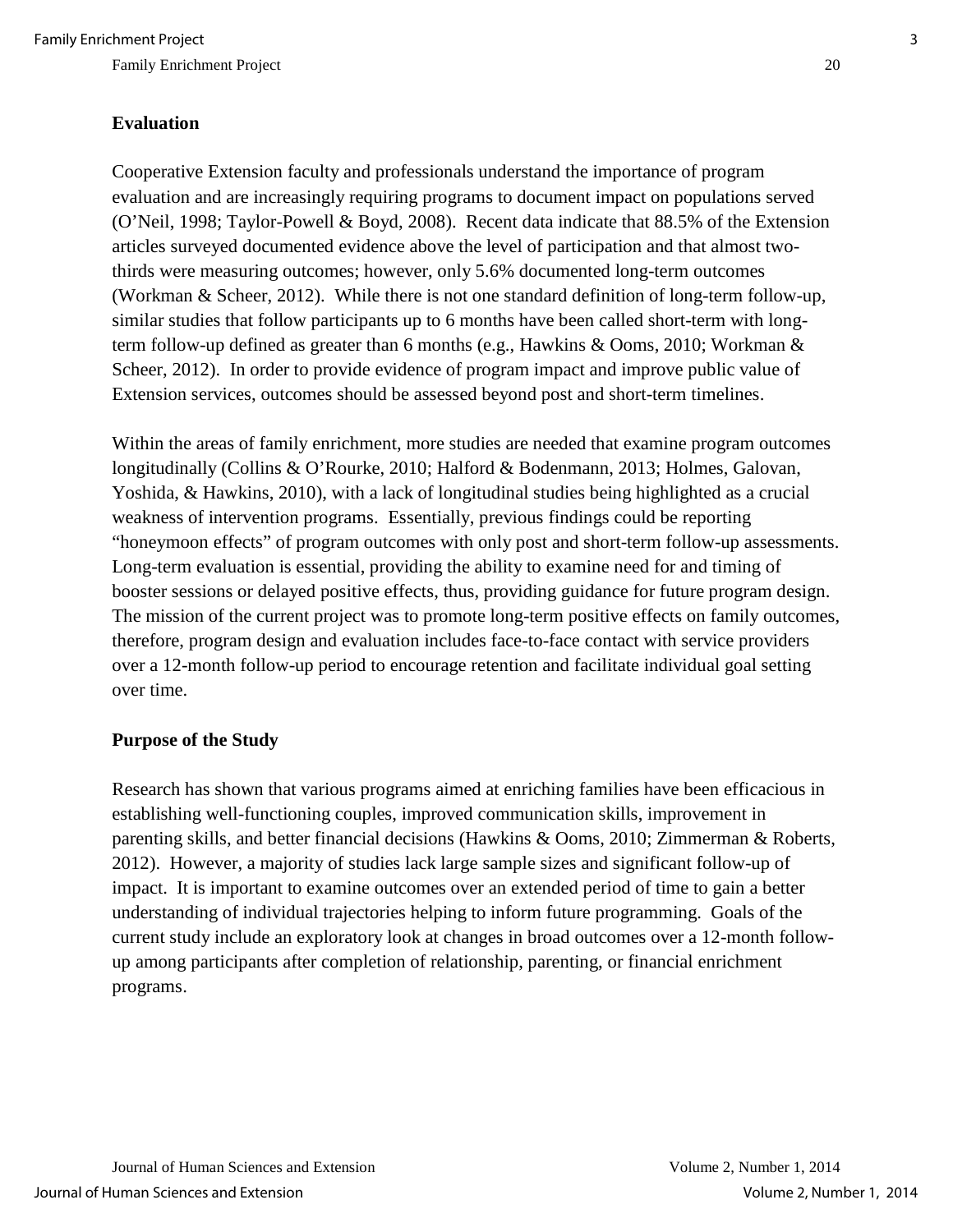## **Method**

## **Participants**

Demographic data was collected on all participants involved in any of the three offered programs (see Table 1). The demographics were broken down by program participation (i.e., took relationship program only, took parenting program only, or took financial program only).

|                       | Relationship Class |        |               | <b>Parenting Class</b> |             | <b>Financial Class</b> |  |
|-----------------------|--------------------|--------|---------------|------------------------|-------------|------------------------|--|
| Measure               | M(SD)              | $\%$   | M(SD)         | $\%$                   | M(SD)       | $\%$                   |  |
| Gender                |                    |        |               |                        |             |                        |  |
| Female                |                    | 78.10% |               | 80.50%                 |             | 77.80%                 |  |
| Ethnicity             |                    |        |               |                        |             |                        |  |
| Hispanic              |                    | 51.20% |               | 54.10%                 |             | 40.50%                 |  |
| White                 |                    | 31.10% |               | 31.80%                 |             | 36.80%                 |  |
| Other                 |                    | 17.70% |               | 14.10%                 |             | 22.70%                 |  |
| Work                  |                    |        |               |                        |             |                        |  |
| Full-time             |                    | 24%    |               | 19.40%                 |             | 31.90%                 |  |
| Part-time             |                    | 11.20% |               | 12.90%                 |             | 40.90%                 |  |
| Unemployed            |                    | 53.50% |               | 59.10%                 |             | 49.50%                 |  |
| Education             |                    |        |               |                        |             |                        |  |
| No HS or GED          |                    | 23.50% |               | 27.40%                 |             | 20.10%                 |  |
| <b>HS</b> or GED      |                    | 37.70% |               | 40.40%                 |             | 30.80%                 |  |
| Some College          |                    | 21.90% |               | 15.90%                 |             | 23.20%                 |  |
| College Degree        |                    | 17.30% |               | 16.30%                 |             | 25.90%                 |  |
| Income                |                    |        |               |                        |             |                        |  |
| \$6,999 or less       |                    | 44.20% |               | 45.60%                 |             | 39.80%                 |  |
| $$7,000 - $13,999$    |                    | 13.30% |               | 14.70%                 |             | 10.80%                 |  |
| \$14,000 - \$24,999   |                    | 12.90% |               | 12.60%                 |             | 12.40%                 |  |
| \$25,000 - Above      |                    | 19.70% |               | 15.4%                  |             | 37.00%                 |  |
| <b>Marital Status</b> |                    |        |               |                        |             |                        |  |
| Single                |                    | 25.80% |               | 28.10%                 |             | 29.30%                 |  |
| Dating                |                    | 22.50% |               | 17.60%                 |             | 21.70%                 |  |
| Engaged               |                    | 12%    |               | 13.70%                 |             | 13.10%                 |  |
| Married               |                    | 39.60% |               | 40.40%                 |             | 35.70%                 |  |
| Age                   | 34.22 (11.34)      |        | 32.45 (10.21) |                        | 41.14(9.7)  |                        |  |
| Marriage Length       | 11.65(9.25)        |        | 10.55(7.55)   |                        | 12.75(5.56) |                        |  |
| # of Children         | 2.60(1.59)         |        | 2.58(1.42)    |                        | 3.14(0.9)   |                        |  |

## *Table 1. Demographics by Class*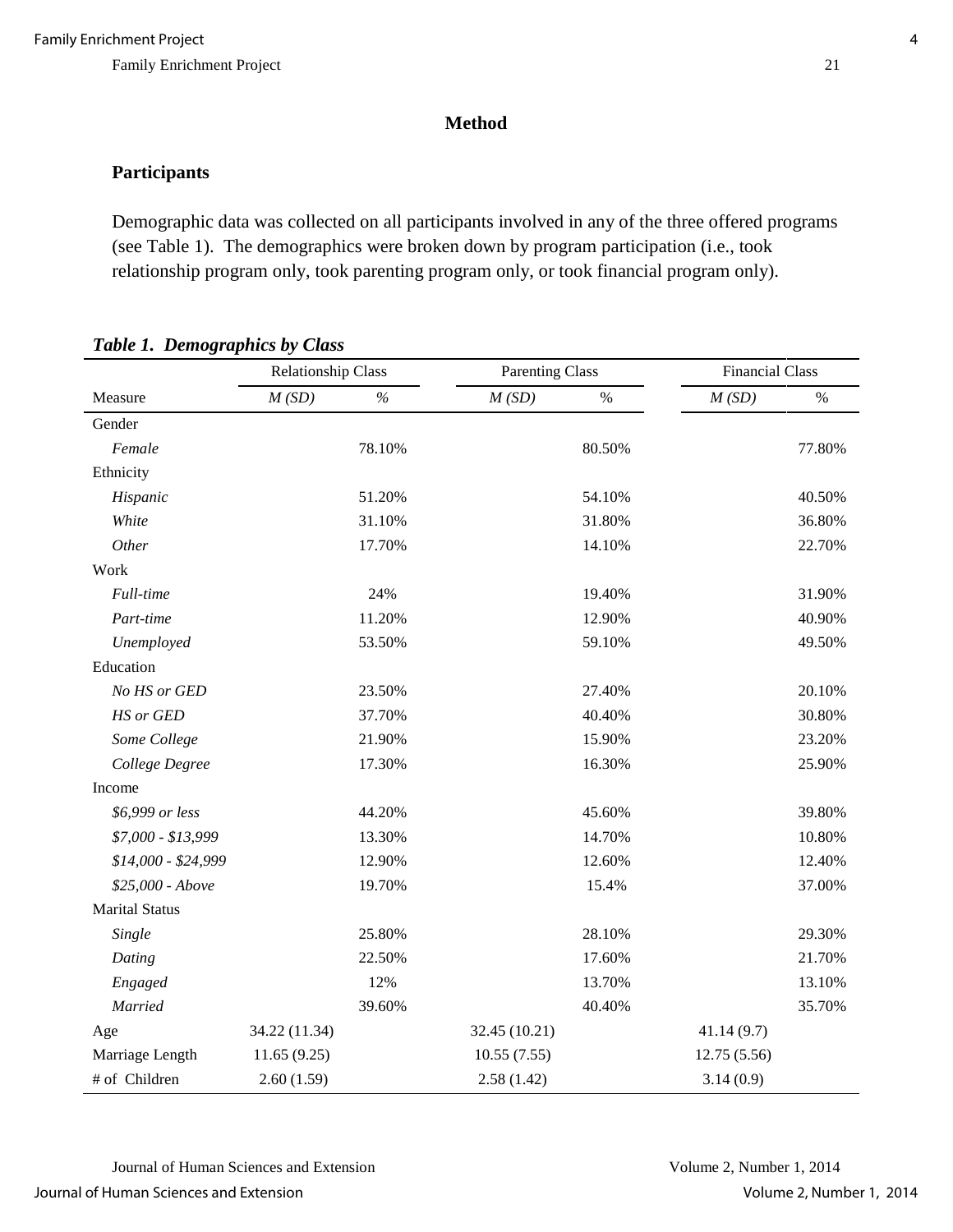#### **Procedures**

Participants enrolled in the study through various methods, including self-referral from advertisement and direct referral from Social Services, health departments, and community partners, including Head Start. Before completing the program, participants met with a Family Service Coordinator to complete a baseline survey. Family Service Coordinators worked oneon-one with each participant to assess baseline goals and determine the program in which participants were interested based on need and scheduling; randomization was not possible due to emergent need. All participants signed an informed consent and were offered the parenting education program, *Make Parenting a Pleasure* (MPAP; Birth to Three; Saks, Hyman, Reilly, & Rusch, 2006); the relationship education program, *Within My Reach* (WMR; Pearson, Stanley, & Kline, 2005); or the financial education program, *Spend Some, Save Some, Share Some* (SSS; Frobose, Grimes, Kubin, Miller, & Zimka, 2006), either in Spanish or English.

**Relationship program.** WMR (Pearson et al., 2005) was chosen as it was tailored for those who struggle with economic disadvantage and is based on the research-supported premise that virtually all people have aspirations for relationships that are happy, healthy, and stable and that children tend to fair best in the context of healthy marriages and worse in dangerous adult relationships or repeated relationship transitions. Specific topics include some of the following: practice replacing communication danger signs with proactive strategies for respectful talking and listening; examine the warning signs of dangerous patterns in relationships; develop skills to help manage stress and reduce the negative effects of stress; learn the brain science behind love and how to enjoy and thoughtfully navigate decisions while in love; acknowledge long-term satisfaction possible through commitment.

**Parenting program.** MPAP (Birth to Three; Saks et al., 2006) is a group-based program for parents with children up to eight years old and was named as a national family-strengthening model by the Federal Office of Juvenile Justice and Delinquency Prevention in 1999. The materials are written at the  $4<sup>th</sup>$  grade level and are designed to be adaptable to a wide array of socioeconomic, educational, cultural, ethnic, religious, and geographic environments. The curriculum includes stress management, social isolation, positive discipline skills, and parenting self-confidence.

**Financial program.** SSS (Frobose et al., 2006) is a financial education program designed for individuals entering or re-entering the workforce or for employed individuals who want to improve their basic financial management skills. The curriculum includes identifying spending, saving, and sharing habits; developing spending, saving, and sharing plans; protecting financial identity; understanding the relationship between health habits and wealth habits; establishing personal health or wealth goals; analyzing possible obstacles; and choosing appropriate rewards.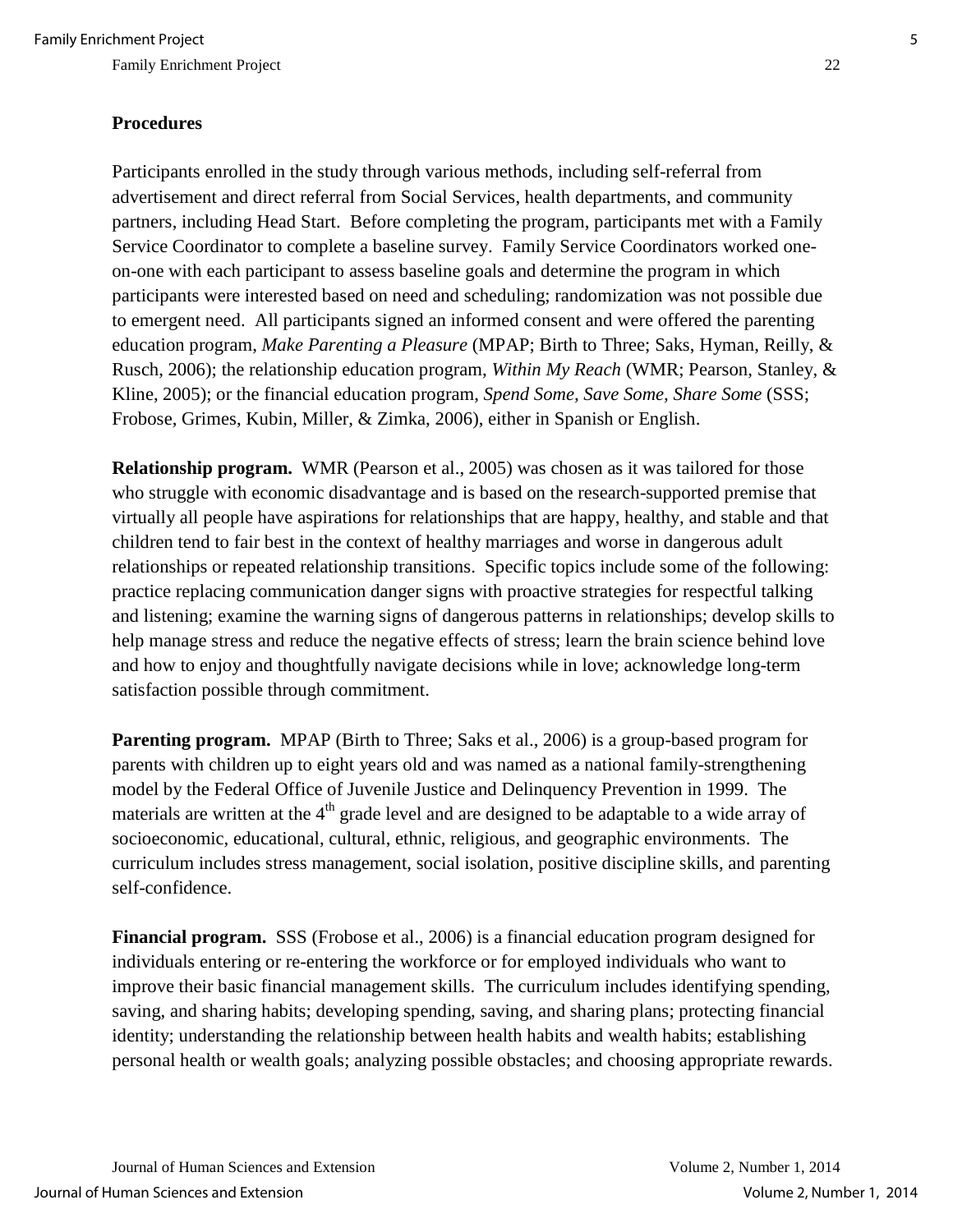All programs were offered in either four sessions lasting two hours over the course of four weeks or in weekend courses (depending on participant schedules). Participants completed a survey at baseline (i.e., wave 1 - prior to receiving a program), immediately after the program when 8 hours was completed (i.e., wave 2), six months after completion of the program (i.e., wave 3), and 1 year after completion of the program (i.e., wave 4). Every time participants completed an evaluation survey, they were given a small monetary reimbursement (\$20-\$25). The surveys were previously piloted and available in both Spanish and English. All programs were free, lasted six to twelve weeks (depending on participants' schedules), and provided child-care, meals, as well as bus tokens to aid participation.

## **Measures**

**General assessments.** A demographics questionnaire gathered descriptive information about the sample: age, ethnicity, income, years of education, number of children, relationship status, employment status, and other basic information.

**Specific post-program questions.** Additional questions related to specific concepts covered in the program, skills learned, instructor assessment, and overall quality of the program (e.g., "I have learned strategies for successful parenting;" "I have improved my relationship with my partner;" "I have strengthened my financial skills") were also assessed at immediate post using both Likert scale and open-ended questions.

**Family Function Style Scale (FFSS).** A factor analysis was conducted on the FFSS scale (Trivette, Dunst, Deal, Hamby, & Sexton, 1994) that resulted in eight remaining questions that tap into the family functioning construct ( $\alpha = 0.70$ ). The FFSS measures the extent to which a family, either as individuals or a group believes they are characterized by different strengths, capabilities, and competencies. Questions are rated on a five-point Likert scale; higher scores indicate greater family strengths and better family functioning. Participants answered these questions as an individual. The scale shows adequate validity and reliability (Trivette et al., 1994). Participants in all three programs completed this scale (current  $\alpha = .92 - .93$ ).

**Revised Dyadic Adjustment Scale (RDAS).** The current study used six items from the Revised Dyadic Adjustment Scale (RDAS). The RDAS contains multiple items measuring the domains of consensus, satisfaction, and cohesion (Busby, Christensen, Crane, & Larson, 1995). Questions are rated on a five-point Likert scale; higher RDAS scores indicate less marital distress (better adjustment). The RDAS scores were examined for each individual. This tool has been found to be a valid measure of relationship quality (Crane, Middleton, & Bean, 2000) and was administered for the WMR program only (current  $\alpha = 0.84$ ).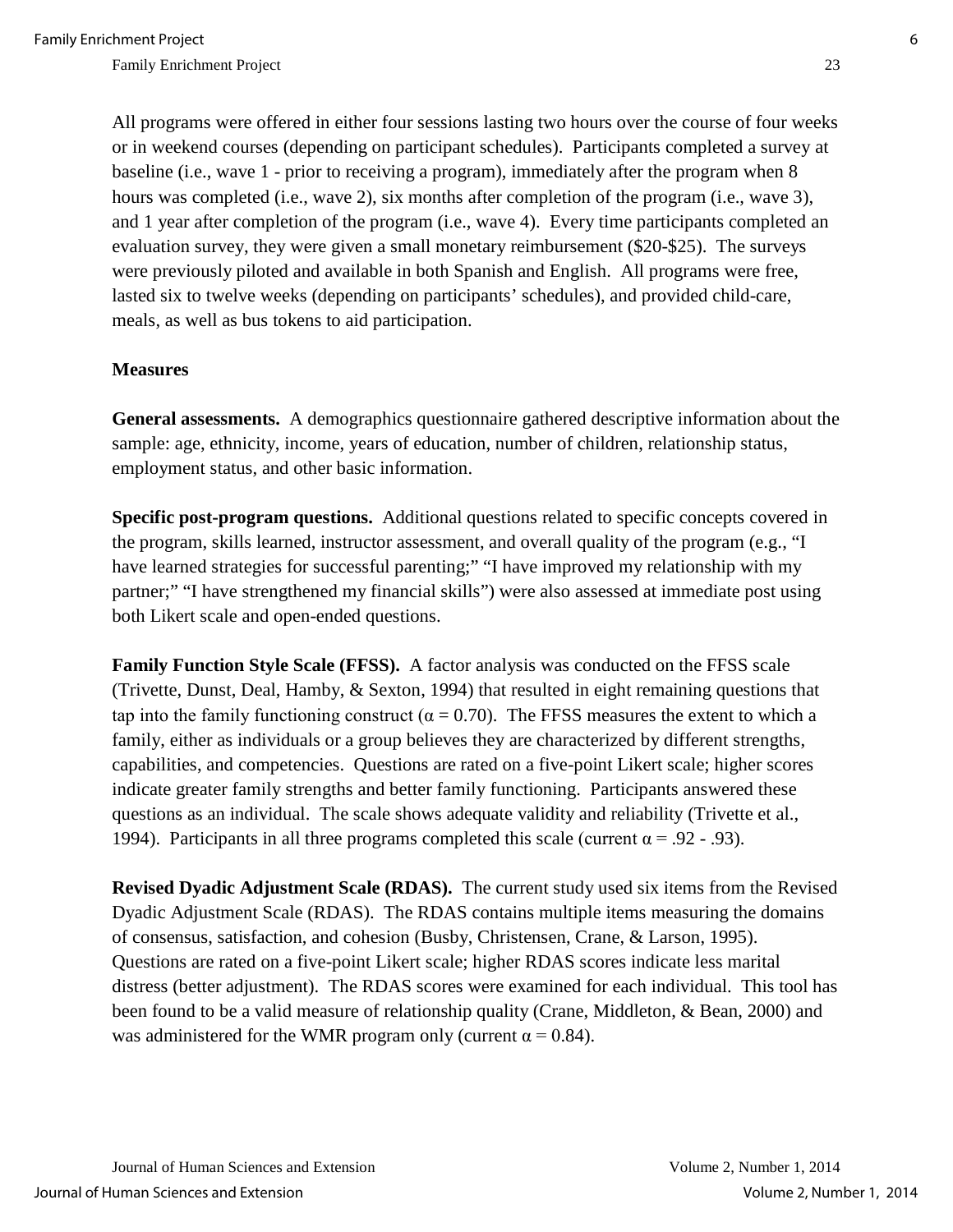**Parenting Alliance Measure (PAM)**. The PAM (Abidin & Brunner, 1995; Abidin & Konold, 1999) is one of the few current measures that assesses parenting, partner communication, and partner cooperation in regard to childcare for children between the ages of 1 and 19 (e.g., "My child's other parent and I communicate well about our child"; 1 = *strongly agree* to 5 = *strongly disagree*). Higher scores on the scale indicate lower communication and cooperation. The PAM has an internal consistency of .97 and has been found to be correlated with parenting stress, partner communication, family functioning, and marital satisfaction. This measure was administered for the MPAP program only (current  $\alpha = 0.98$ ).

## **Data Analysis**

Latent growth modeling. The goal of this study was to see if growth was present for outcomes from pre to 12-month follow-up. Latent Growth Modeling (LGM) was used to test the initial research questions of whether improvements were seen on FFSS for all three programs from pre to 12-month follow-up, and to investigate whether growth was seen for program specific outcomes with MPAP and WMR. In LGM, data from repeated measures are used to model intra-individual change over time as well as inter-individual differences in change processes (Duncan et al., 1997; McArdle, 1988). When performed in a structural equation modeling framework, the overall goodness of fit may be assessed using several fit indices. Models were considered to have a good fit if the chi-square test was not significant, the Comparative Fit Index  $(CFI) > .90$ , and the Root-Mean-Square Error of Approximation (RMSEA) < .10 (Bollen & Curran, 2006). Linear and quadratic terms were tested during the analysis, with the linear models producing the best fit.

For each outcome of interest, analyses began with an unconditional model to determine the best functional form for change. To identify the intercept, the factor loadings for the outcomes at waves 1 to 4 were constrained at 1. To identify the slope, the factor loadings for the outcomes at waves 1 to 4 were constrained at 0, 2, 8, and 14 respectively. These values correspond with the number of months that elapsed since baseline (i.e., wave 1).

**Missing data.** As recruitment occurred at various time points and participants were allowed to leave or return to the study at any time, missing data was mostly due to the design of the study and transient nature of participants. A full information maximum likelihood model was used to estimate all models (Bollen & Curran, 2006); this type of estimator allows for individuals with just one or two data points to still be included in analysis.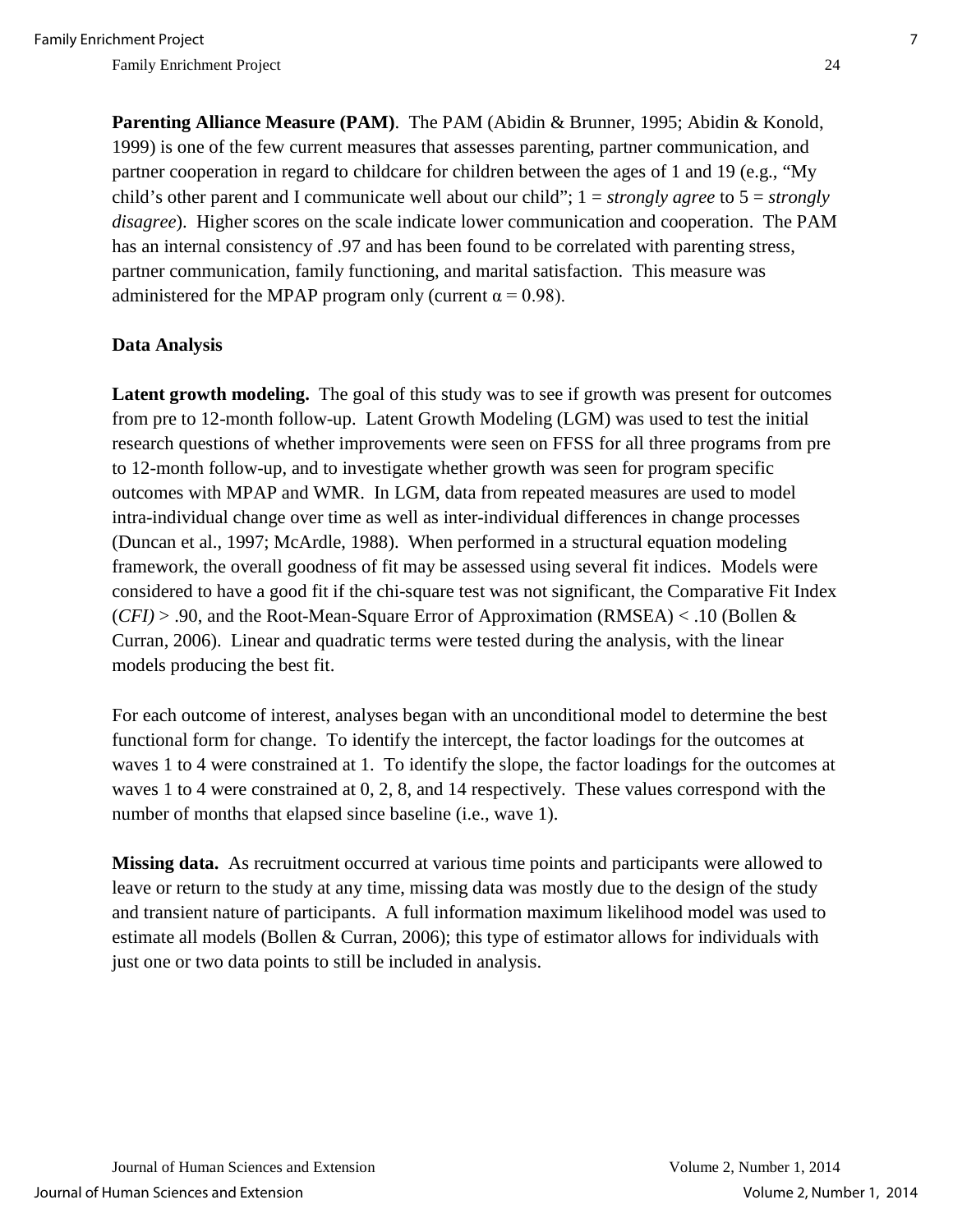#### **Results**

## **Specific Post-Program Questions**

Frequencies were run on the same post-program questions from all three programs. Overall program quality was reported with above average to excellent (98%). Participants reported the program as appropriate and useful (*agreed* or *strongly agreed*; 95%). Participants would also refer the program to friends or family (*agreed* or *strongly agreed*; 94%). Post feedback for WMR was positive, with 88% reporting an improvement in attitudes about marriage/relationships, and 80% reporting an improvement in their current relationship because of the program. Post-feedback for MPAP was also positive, with 93% reporting learning new strategies for successful parenting, and 86% reporting improved communication skills due to participation in MPAP. Last, post-feedback for SSS was encouraging, with 100% reporting improved financial skills, and 79% reporting improved conflict resolution skills due to participation in SSS.

## **Within My Reach**

**Family Function Style Scale.** The Linear Growth Model for FFSS for the WMR program provided a good fit to the data:  $\chi^2$  (5, *n* = 601) = 4.26, *p* = .51; *CFI* = 1.00; *TLI* = 1.00; *RMSEA* = .01; 90% *CI* = .00 to. 05. Analysis showed a significant intercept ( $p < .001$ ), indicating that on average, participants scored 30.06 on the FFSS at the pre measurement. Intercept variance was significant  $(p < .001)$ , indicating individuals did vary on initial FFSS scores at baseline. However, covariance of the slope and intercept was not significant  $(p > .05)$ . In addition, analysis showed a significant slope ( $p < .05$ ), indicating that on average, there was a .10 unit increase in FFSS scores at each measurement point. Variance of the slope was not significant (*p*  > .05), indicating participants did not vary in their rate of change from pre to 12 months.

**Revised Dyadic Adjustment Scale.** The Linear Growth Model for the Dyadic Scale for the WMR program provided a good fit: χ² (5, *n* = 602) = 3.03, *p* = .69; *CFI* = 1.0; *TLI* = 1.0; *RMSEA*  $= .01$ ; 90% *CI* = .00 to .04. Analysis showed a significant intercept ( $p < .001$ ), indicating that on average, participants scored 19.47 on the Dyadic Scale at the pre measurement. Intercept variance was significant  $(p < .001)$ , indicating individuals did vary on initial scores on this scale. However, covariance of the slope and intercept was not significant  $(p > .05)$ . In addition, analysis showed a significant slope  $(p < .01)$ , indicating that, on average, there was a .18 unit increase in the Dyadic Scale scores at each measurement point. Variance of the slope was not significant ( $p > .05$ ), indicating participants did not vary in their rate of change from pre to 12 months. See Figure 1 for Dyadic results.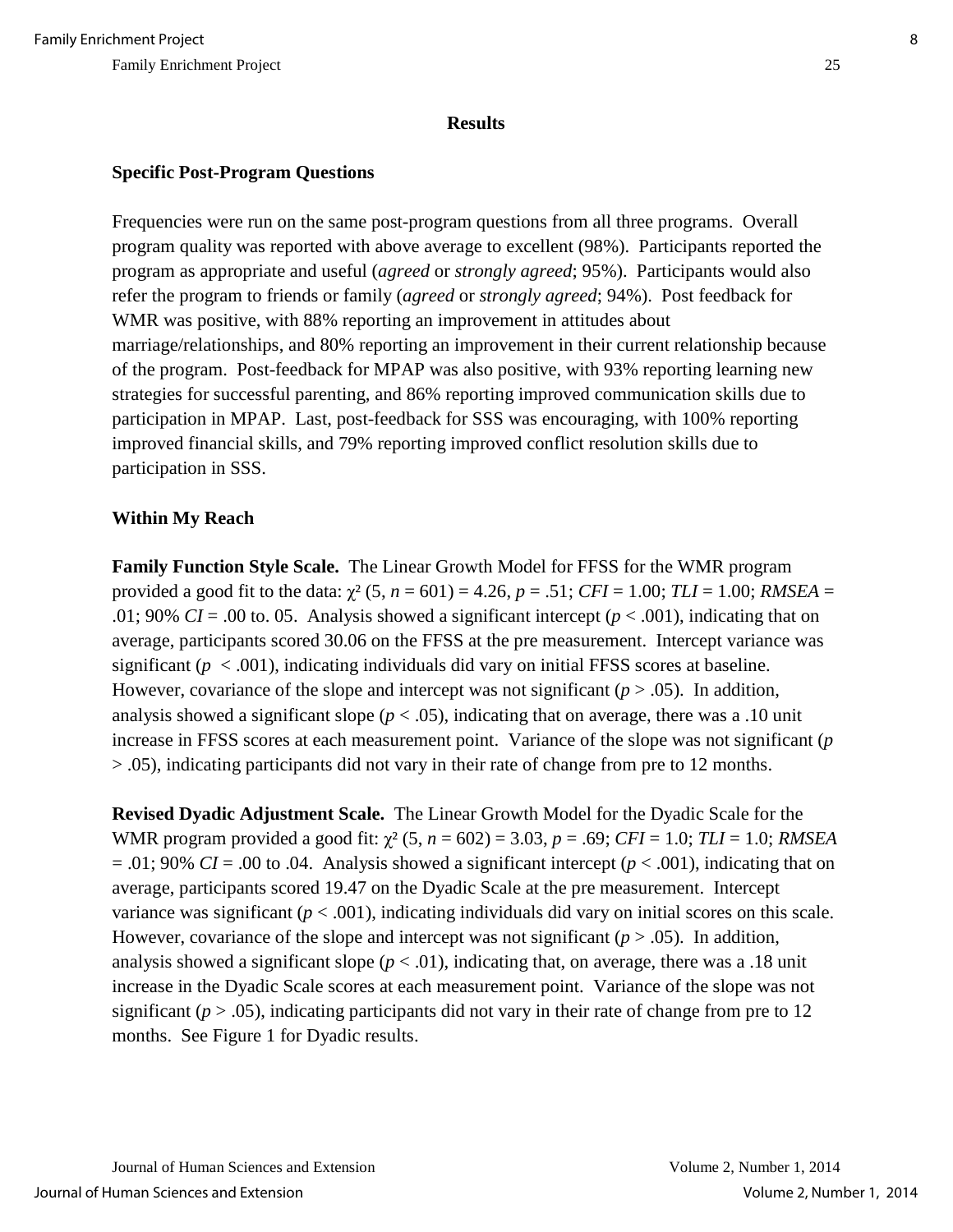



### **Making Parenting a Pleasure**

**Family Function Style Scale.** The Linear Growth Model for FFSS for the MPAP program provided a good fit: χ² (5, *n* = 875) = 5.27, *p* = .38; *CFI* = .99; *TLI* = .99; *RMSEA* = .01; 90% *CI*   $= .00$  to .05. Analysis showed a significant intercept ( $p < .001$ ), indicating on average, participants scored 30.96 on the FFSS at the pre measurement. Intercept variance was significant  $(p < .001)$ , indicating individuals did vary on initial FFSS scores at baseline. However, covariance of the slope and intercept was not significant ( *p*> .05). In addition, analysis showed a significant slope ( $p < .001$ ), indicating that on average, there was a .10 unit increase in FFSS scores at each measurement point. Variance of the slope was not significant ( $p > .05$ ), indicating participants did not vary in their rate of change from pre to 12 months.

**Parenting Alliance Measure.** The Linear Growth Model for PAM for the MPAP program provided a good fit: χ² (5, *n* = 744) = 6.23, *p* = .28; *CFI* = .99; *TLI* = .99; *RMSEA* = .02; 90% *CI*   $= .00$  to .05. Analysis showed a significant intercept ( $p < .001$ ), indicating that, on average, participants scored 46.30 on the PAM at the pre measurement. Intercept variance was significant (*p* < .001), indicating that individuals did vary on initial PAM scores. The covariance of the slope and intercept was significant  $(p < .05)$ . In addition, the analysis showed a significant slope  $(p < .01)$ , indicating that, on average, there was a .36 unit decrease in PAM scores at each measurement point. Variance of the slope was significant  $(p < .05)$ , indicating participants did vary in their rate of change from pre to 12 months. See Figure 2 for PAM results with lowering of scores representing improvement in the construct.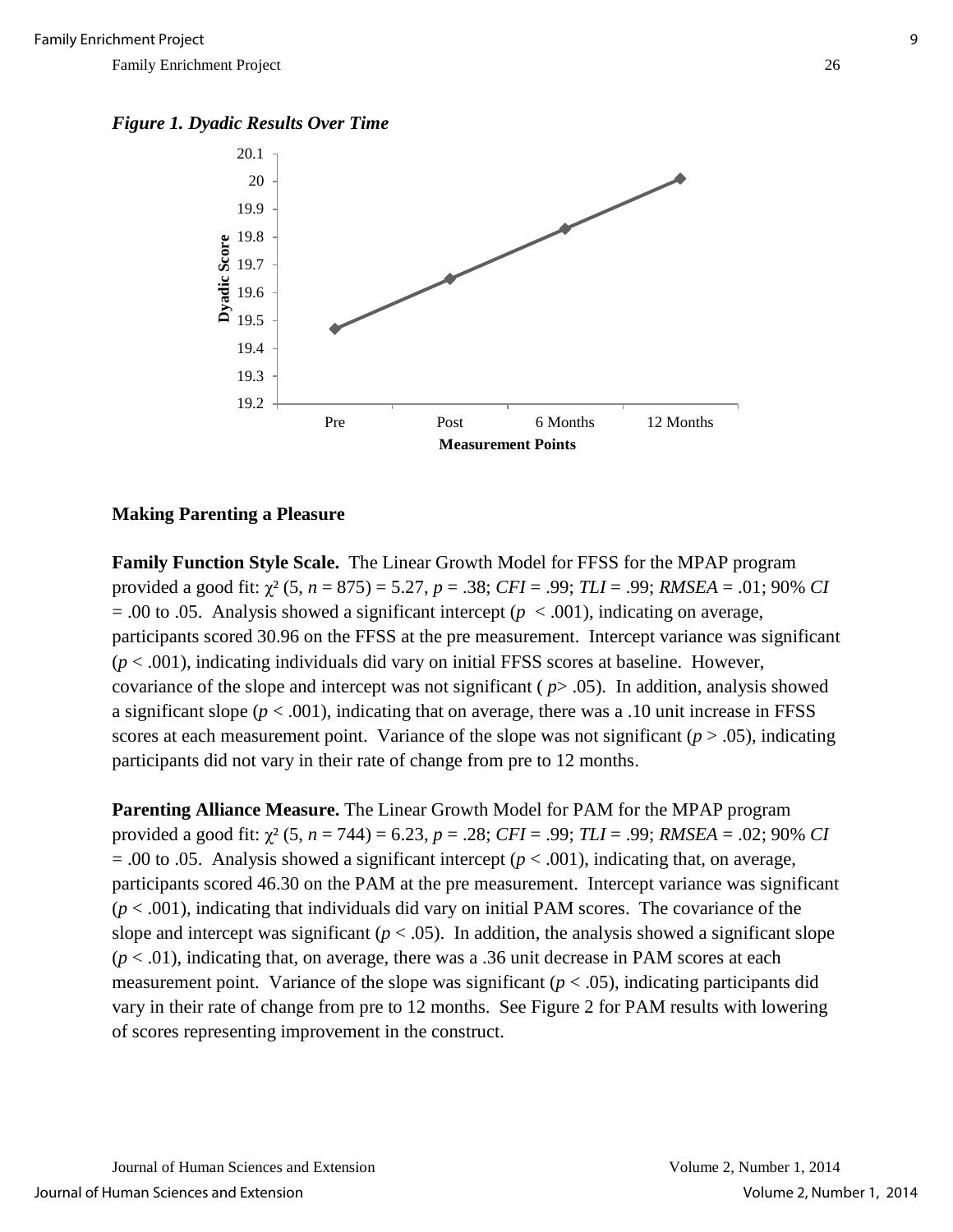

#### *Figure 2. PAM Results Over Time*

#### **Spend Some, Save Some, Share Some**

**Family Function Style Scale.** The Linear Growth Model for FFSS for the SSS program provided a good fit: χ² (5, *n* = 373) = 10.57, *p* = .06; *CFI* = .93; *TLI* = .91; *RMSEA* = .05; 90% *CI*   $= .00$  to .10. Analysis showed a significant intercept ( $p < .001$ ), indicating that, on average, participants scored 30.30 on the FFSS at the pre measurement. Intercept variance was significant  $(p < .001)$ , indicating that individuals did vary on initial FFSS. The covariance of the slope and intercept was significant ( $p < .05$ ). In addition, the analysis showed a significant slope ( $p <$ .001), indicating that, on average, there was a .18 unit increase in FFSS scores at each measurement point. Variance of the slope was not significant  $(p > .05)$ , indicating participants did not vary in their rate of change in FFSS from pre to 12 months. See Figure 3 for FFSS results. See Table 2 for results of all growth models by class.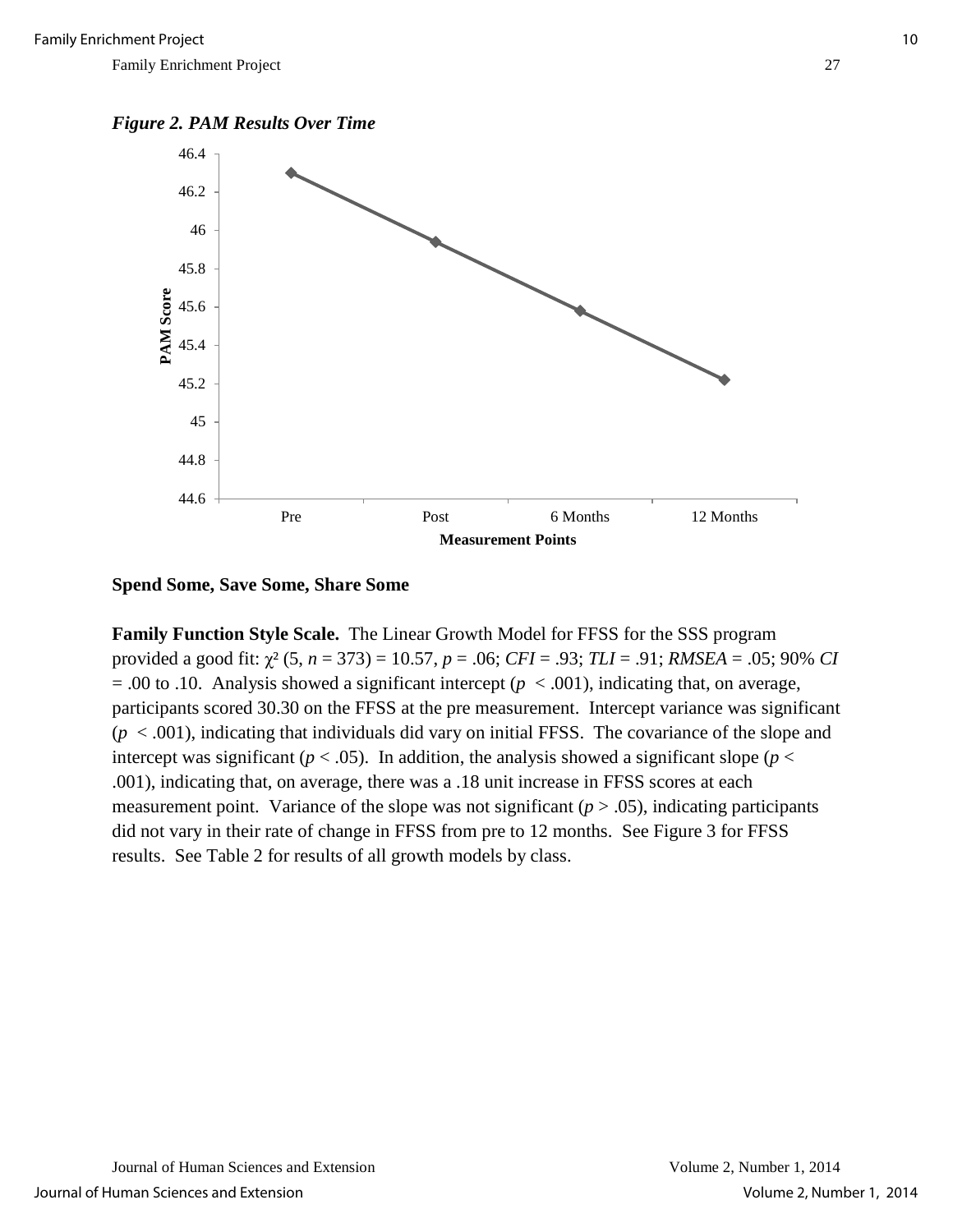



| Table 2. Results of Growth Models by Class |  |  |  |
|--------------------------------------------|--|--|--|
|                                            |  |  |  |

| Parameter   |                 |                  |                |               |                   |  |  |
|-------------|-----------------|------------------|----------------|---------------|-------------------|--|--|
|             | Mean of I       | Variance of I    | Mean of S      | Variance of S | Covariances       |  |  |
| Model       | Coeff. $(SE)$   | Coeff. $(SE)$    | Coeff. $(SE)$  | Coeff. $(SE)$ | Coeff. $(SE)$     |  |  |
| <b>WMR</b>  |                 |                  |                |               |                   |  |  |
| <b>FFSS</b> | $30.06(.30)$ ** | $32.84(4.20)$ ** | $.099(.045)*$  | .034(.07)     | $-.73(.11)$       |  |  |
| Dyadic      | $19.47(.20)$ ** | $14.30(1.82)$ ** | $.18(.03)**$   | $-.03(.03)$   | .18(.21)          |  |  |
|             |                 |                  |                |               |                   |  |  |
| <b>MPAP</b> |                 |                  |                |               |                   |  |  |
| <b>FFSS</b> | $30.96(.25)$ ** | $31.28(3.46)$ ** | $.10(.03)**$   | .003(.05)     | $-.55(.34)$       |  |  |
| <b>PAM</b>  | $46.30(.86)$ ** | $41.49(3.21)$ ** | $-.36(.12)*$   | $1.74(.69)$ * | $-15.40(4.16)$ ** |  |  |
|             |                 |                  |                |               |                   |  |  |
| SSS         |                 |                  |                |               |                   |  |  |
| <b>FFSS</b> | $30.30(.37)$ ** | $38.97(4.76)$ ** | $.178(.04)$ ** | .113(.07)     | $-1.50(.55)*$     |  |  |
|             |                 |                  |                |               |                   |  |  |

*Note:* Coeff = coefficient; *SE* = standard error; *I* = intercept; *S* = slope;  $*p < .05$ ,  $*p < .001$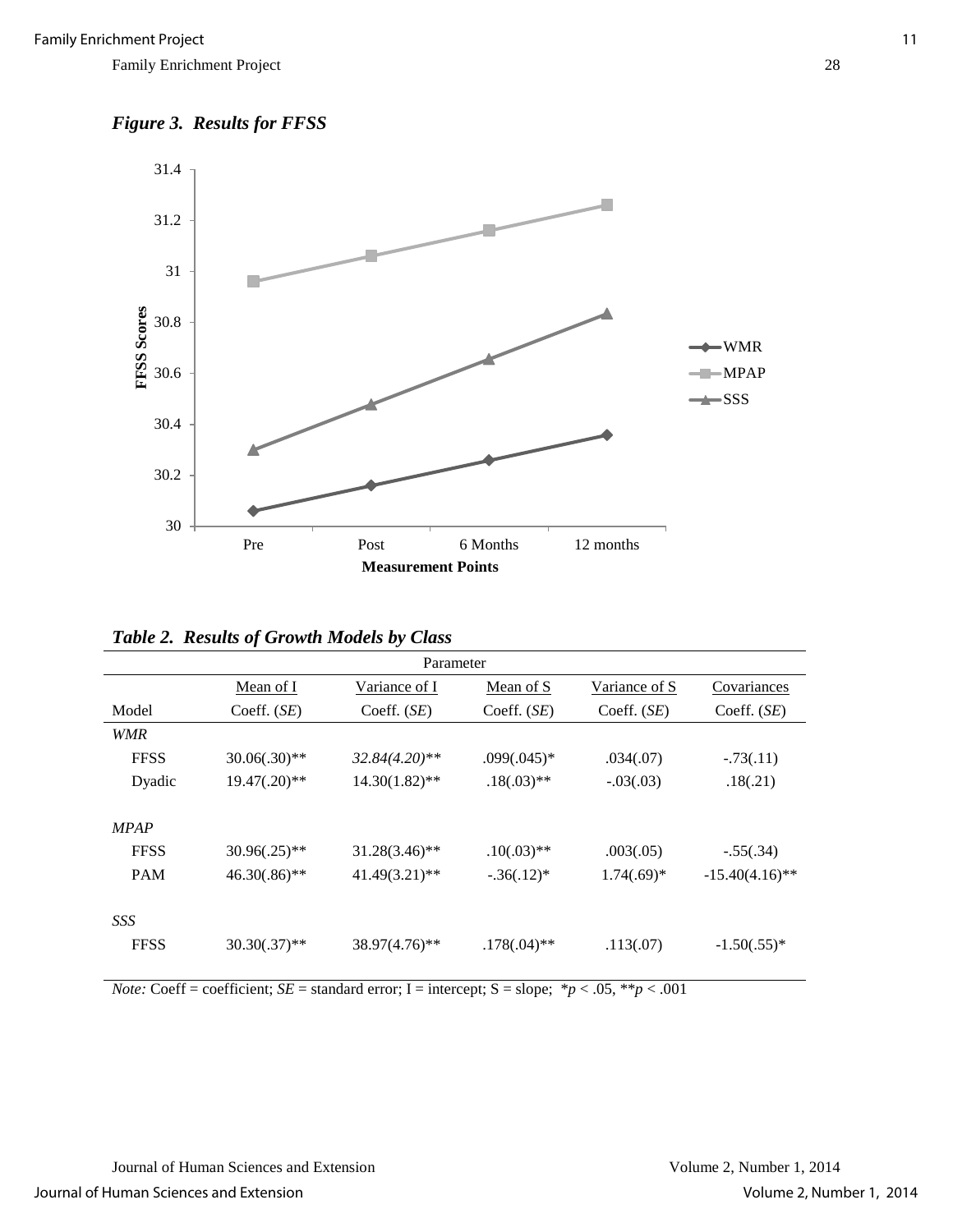## **Discussion**

The current evaluation of an Extension study of family enrichment programs showed overall encouraging findings. Impact was found through the use of 12-month assessments and growth modeling techniques. In addition to positive post-program feedback, outcomes of family functioning, parenting alliance, and relationship satisfaction were reported for various programs from pre to 12-month follow-up. It has been stated that the ultimate goal of Extension should be "true" impact with a focus needed beyond just participation to an examination of higher-level outcomes and data that goes beyond short-term follow-up (Workman & Scheer, 2012). The Family Success in Adams County (FSAC) project was able to create meaningful impact by influencing family-related outcomes over time.

## **12-Month Outcomes**

The main goal of FSAC was to strengthen families and foster healthy relationships. Participants from all three programs reported improvement in family functioning (FFSS) over a 12-month period; this is encouraging as it highlights family members' increased strengths, capabilities, and competencies contributing to the family unit, thus, leading to a better family environment (Hossain, 2001). The current sample consisted of majority low income and minority participants who often face increased stressors and risk factors for family strain (Ooms & Wilson, 2004). As higher family functioning has been linked to improved responses to crises and stressors (Pirila et al., 2005), improvement on this outcome may be particularly impactful for our population. Lastly, the all-encompassing nature of the FFSS (e.g., "We can depend on each other to help out when something unexpected happens") may translate to broader improvements in family communication and structure.

In addition to having curriculum focused on romantic relationships, parenting outcomes were addressed with a program devoted specifically to the parenting relationship. Improvements in the parenting alliance measure (PAM) were found for the MPAP program, indicating better parenting cooperation or the belief that parents have a sound working relationship. The PAM has also been correlated to marital satisfaction and child adjustment (Abidin & Brunner, 1995). Findings imply meaningful changes in intimate relationships and parenting constructs including reduced conflict and improved child well-being.

Based on the target population of these programs, improvement in relationship satisfaction (as measured by the RDAS) for the WMR program at 12-months is noteworthy, as a common occurrence with low income couples is lower relationship satisfaction compared to higher income couples (Wilcox, 2010). Therefore, improvement in relationship satisfaction may demonstrate effectiveness of programming in preventing relationship break up for couples at higher risk. As unhealthy relationships are linked to mental distress (Leach, Butterworth,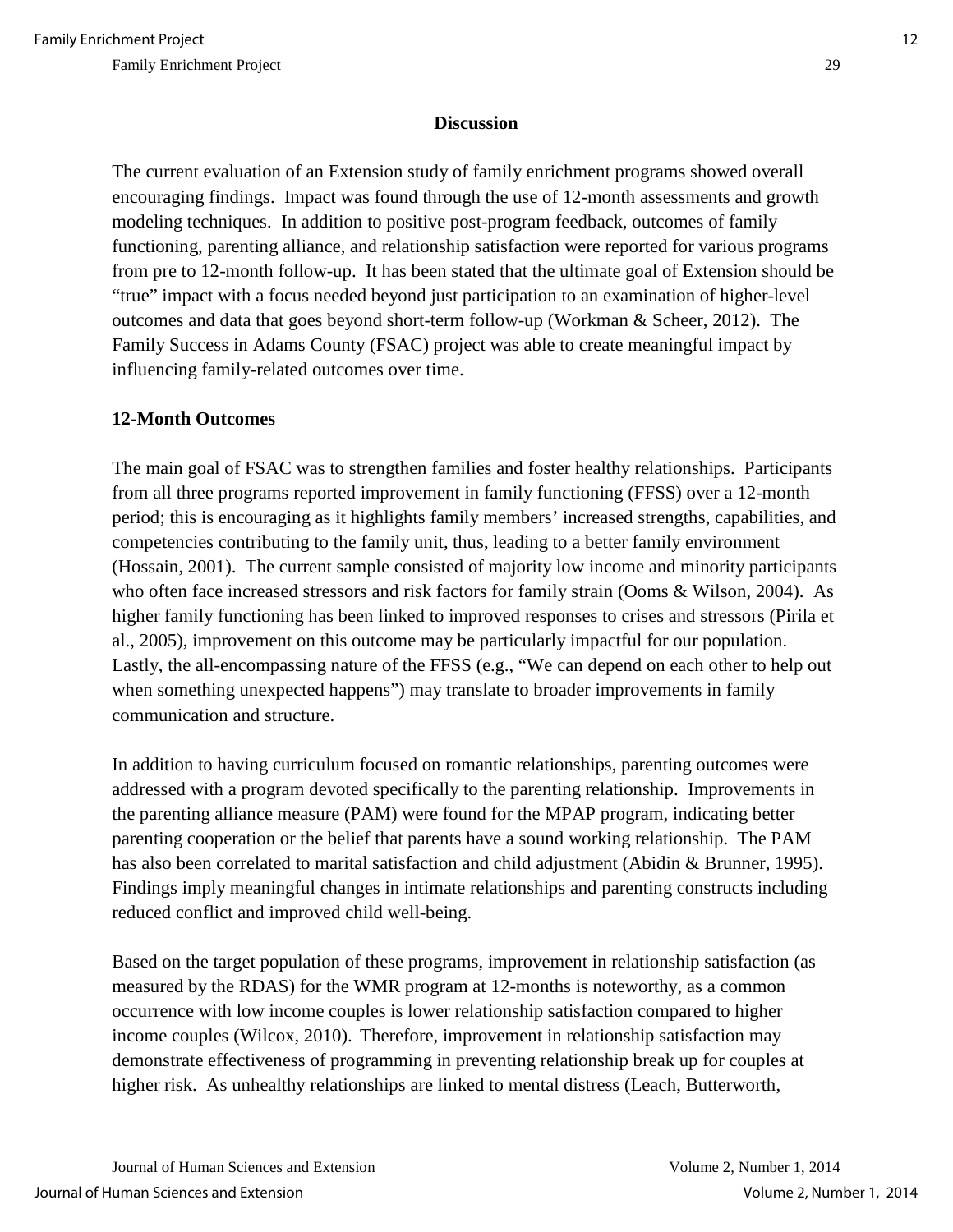Oleson, & Mackinnon, 2013) and dyadic adjustment scores (i.e., RDAS; Whisman, Uebelacker, & Weinstock, 2004) have been correlated with mental distress (e.g., depression), programming may lead to improvements in participants' overall well-being. The financial enrichment program (SSS) also received positive post results (i.e., improved financial skills) and may impact participant well-being, as reduced financial strain is related to a decrease in stress (Stanley, & Einhorn, 2007).

## **Recruitment and Follow-Up**

Researchers have called for effectiveness of family enrichment programs to be examined with socially disadvantaged and minority populations (Johnson, 2012). Extension programs understand the changing demographics across the country and, similar to other successful programs, focus on family life with Latinos (Allen, Gudino, & Crawford, 2011). FSAC used a grassroots approach to recruitment and retention of participants. Specifically, staff was able to form partnerships with pre-existing organizations (see Figure 4 on the next page) with strong ties to the community. Additional components were relationships formed between the family services coordinator and participants. FSAC maintained the same two family service coordinators throughout the grant, resulting in personalized relationships with participants to encourage lasting contact. Participants received support through personal goal setting, growth discussions, and information about various local services (e.g., GED classes, head start programs) at each follow-up meeting. Key components of the family service coordinator approach (patterned after the Family Development Worker model) are communication built on strength-based assessment and shared power goal setting (Cochran & Henderson, 1986). Although not measured in the current study, in-person meetings and subsequent relationships were thought to be essential to 12-month success and should be objectively examined as a model in future studies and similar populations.

#### **Limitations**

The sample was a convenience sample not randomly assigned to classes or screened for current life stressors or other factors that may have impacted effectiveness of the programs. Program participation was based on current need, and a wait-list control was not used, as the majority of participants expressed immediate interest. This limitation means no causal implications can be drawn, and maturation over time or cultural/historical factors may be responsible for findings. However, a recent meta-analysis showed the benefit that these more realistic studies can have, demonstrating similar effect sizes with field and experimental studies (Hawkins & Ooms, 2010). A large amount of attrition occurred as participants tended to be transient (with multiple address or phone number changes during the follow-up period). Every attempt was made to maintain contact, including multiple postal mailings, contact on Facebook, multiple phone calls, and incentives. As participants were majority female, recruitment efforts were made throughout the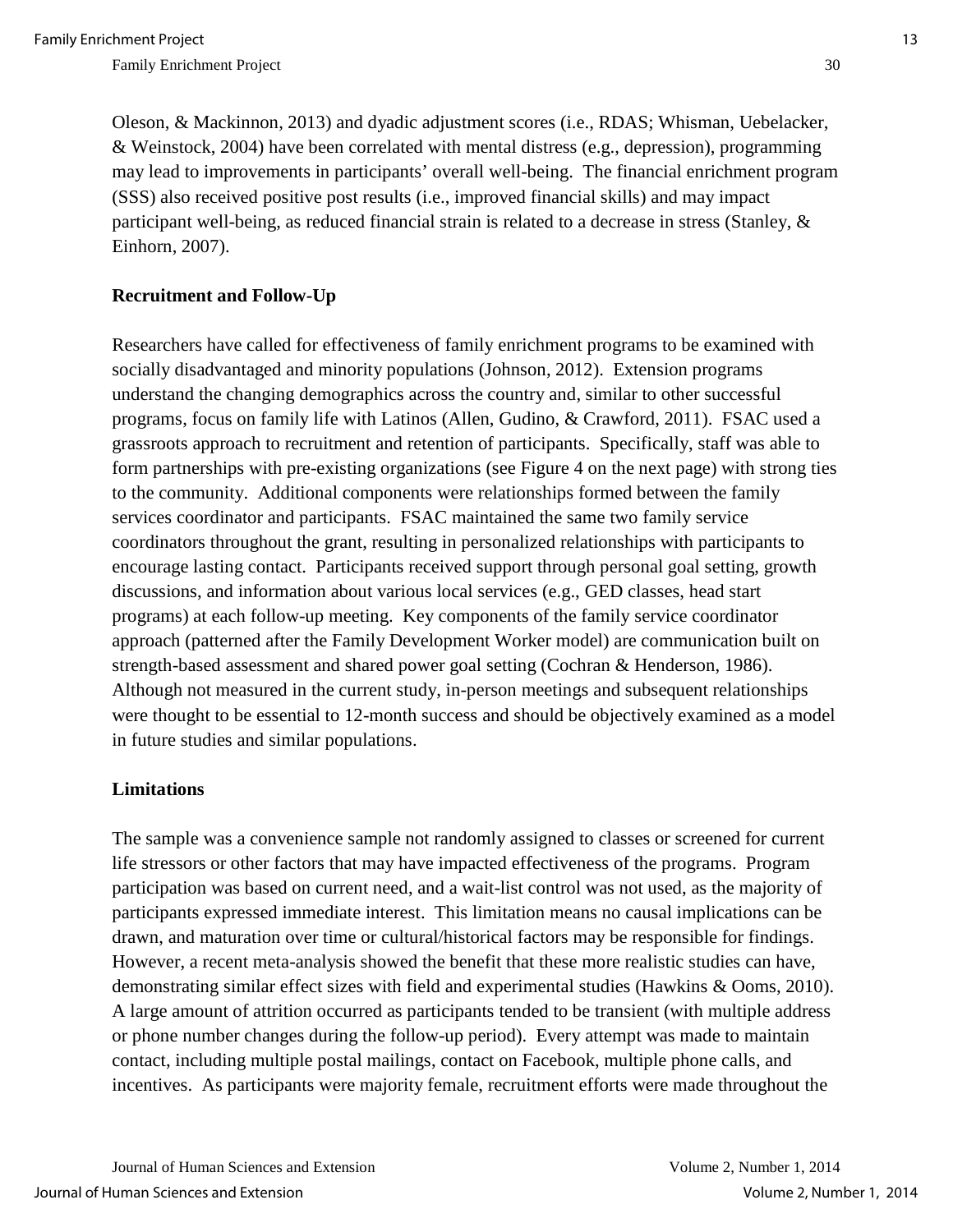

grant to attain higher male participation rates through offering various class times, using Hispanic male staff to recruit, and addressing this need during class sessions. Future studies should investigate more effective ways to recruit male participants in family enrichment programs and examine for whom these programs are most effective. As current sample size did not allow for comparison of participants who took one program component versus those who took more than one, this question is recommended for future multi-component studies. Additionally, although not part of the current study design, future studies should compare similar multi-component interventions with single service models to better assess differences in impact.

## **Conclusion**

Cooperative Extension faculty and professionals understand the importance of program evaluation and are increasingly requiring programs to document impact on populations served (O'Neil, 1998; Taylor-Powell & Boyd, 2008). Family Success in Adams County aimed to create sustained impact by improving family enrichment through offering a variety of classes catering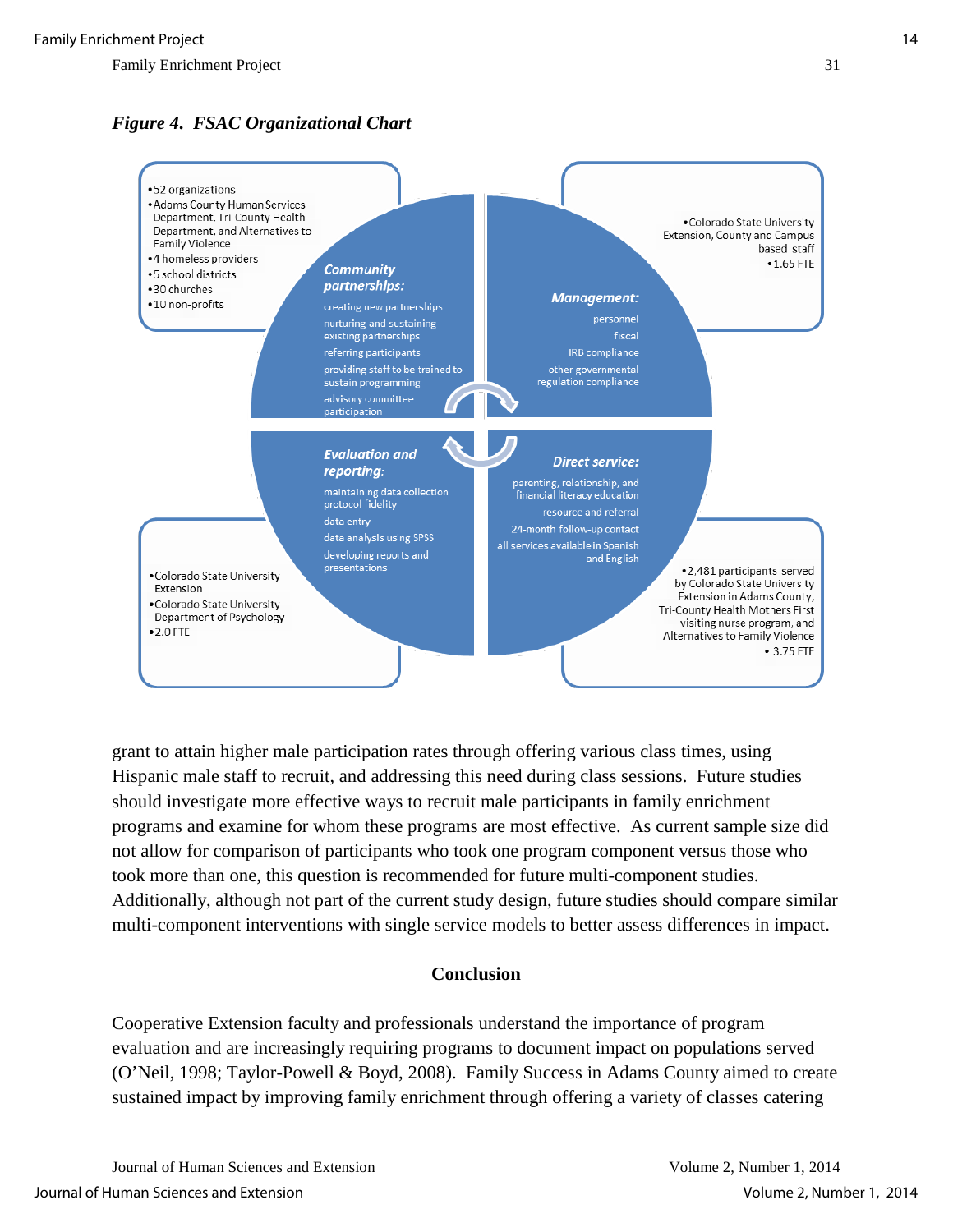to participant need. Specifically, the current study demonstrated strengths with regard to providing multiple services, showing improvements in outcomes lasting up to 12 months, and the use of a grassroots approach for recruitment and retention. Growth modeling allowed for use of all participant data and provided insight into the efficacy of these family enrichment programs.

#### **References**

- Abidin R., & Brunner, J. (1995). Development of a parenting alliance inventory. *Journal of Clinical Child Psychology, 24*, 31–40. doi:10.1207/s15374424jccp2401\_4
- Abidin, R., & Konold, T. (1999). *Parenting Alliance Measure professional manual.* Odessa, FL: Psychological Assessment Resources.
- Administration for Children and Families. (2005). *Deficit Reduction Act of 2005*. Section 101 of Publication L, pp. 104–193.
- Allen, K., Gudino, A., & Crawford, C. (2011). Getting them in the door: Strategies for recruiting Latinos to family life education programs. *Journal of Extension, 49*(3). Retrieved from http://www.joe.org/joe/2011june/tt7.php.
- Bandura, A. (1986). *Social foundations of thought and action: A social cognitive theory.*  Englewood Cliffs, NJ: Prentice Hall.
- Bollen, K., & Curran, P. (2006). *Latent curve models: A structural equation perspective.* Hoboken, NJ: Wiley.
- Bronfenbrenner, U. (1986). Ecology of the family as a context for human development: Research perspectives. *Developmental Psychology, 22*, 723–742. doi:10.1037//0012-1649.22.6.723
- Busby D. M., Christensen C., Crane D. R., & Larson J. H. (1995). A revision of the Dyadic Adjustment Scale for use with distressed and non-distressed couples: Construct hierarchy and multidimensional scales*. Journal of Marital and Family Therapy*, *21*, 289–308. doi:10.1111/j.1752-0606.1995.tb00163.x
- Carlson, M., & McLanahan, S. (2006). Strengthening unmarried families: Could enhancing couple relationships also improve parenting? *Social Service Review, 80*, 297–321. doi:10.1086/503123
- Carlson, M., Pilkauskas, N., McLanahan, S., & Brooks-Gunn, J. (2011). Couples as partners and parentsover children's early years. *Journal of Marriage and Family, 73,* 317–334. doi:10.1111/j.1741-3737.2010.00809.x
- Crane, D. R., Middleton, K. C., & Bean, R. A. (2000). Establishing criterion scores for the Kansas Marital Satisfaction Scale and the Revised Dyadic Adjustment Scale. *The American Journal of Family Therapy, 28*, 53–60. doi:10.1080/019261800261815
- Cochran, M., & Henderson, C. R., Jr. (1986). *Family matters: Evaluation of the parental empowerment program: Summary of a final report to the National Institute of Education*. Ithaca, NY: Cornell University Department of Human Development.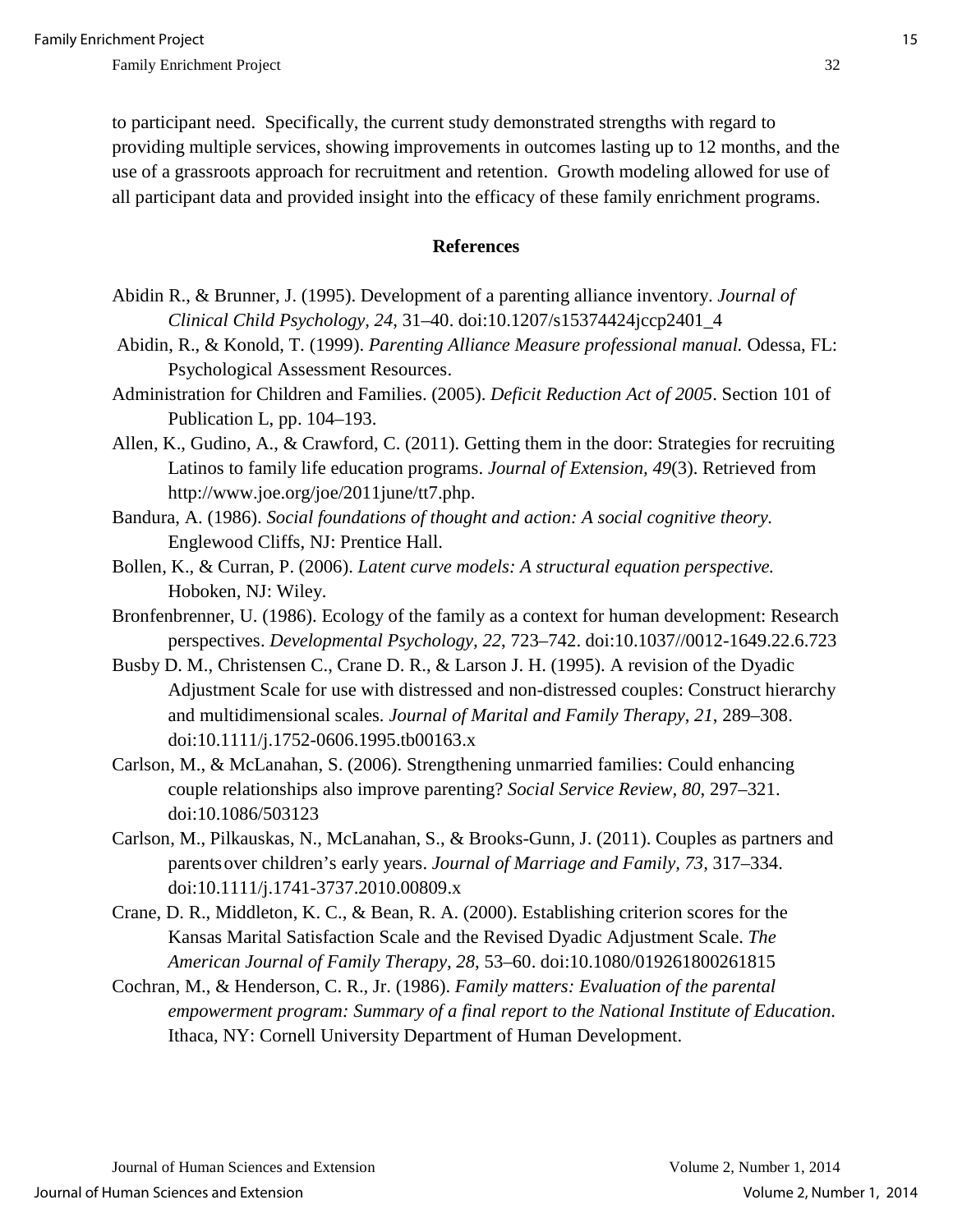- Collins, J. M., & O'Rourke, C. M. (2010). Financial education and counseling still holding promise. *The Journal of Consumer Affairs, 44*, 483. doi:10.1111/j.1745 6606.2010.01179.x
- Dew, J. (2011). Financial issues and relationship outcomes among cohabiting individuals. *Family Relations, 60,* 178–190. doi:10.1111/j.1741-3729.2012.00714.x
- Duncan, T., Duncan, S., Alpert, A., Hops, H., Stoolmiller, M., & Muthen, B. (1997). Latent variable modeling of longitudinal and multilevel substance use data. *Multivariate Behavioral Research, 32,* 275–318. doi:10.1207/s15327906mbr3203\_3
- Dush, C., Taylor, M., & Kroeger, R. (2008). Marital happiness and psychological well-being across the life course. *Family Relations, 57*, 211–226. doi:10.1111/j.17413729. 2008.00495.x
- Fox, J. J., & Bartholomae, S. (2008). Financial education and program evaluation. In J. J. Xiao (Ed.), *Handbook of consumer finance research* (pp. 47–68). New York, NY: Springer Science and Business Media.
- Frobose, J., Grimes, K., Kubin, L., Miller, M., & Zimka, K. (2006). *Spend Some, Save Some, Share Some Financial Management curriculum* (Bulletin, CE45)*.* Fort Collins, CO: Colorado State University Extension.
- Gunlicks-Stoessel, M., & Powers, S. (2009). Romantic partners' coping strategies and patterns of cortisol reactivity and recovery in response to relationship conflict. *Journal of Social and Clinical Psychology, 28,* 630–649. doi:10.1521/jscp.2009.28.5.630
- Halford, W. K., & Bodenmann, G. (2013). Effects of relationship education on maintenance of couple relationship satisfaction. *Clinical Psychology Review, 33,* 512–525. doi:10.1016/j.cpr.2013.02.001
- Halford, K. W., Markman, H. J., & Stanley, S. M. (2008). Strengthening couples' relationships with education: social policy and public health perspectives. *Journal of Family Psychology, 22*, 497-505. doi:10.1037/a0012789
- Hawkins, A., Carroll, J., Doherty, W., & Willoughby, B. (2004) A comprehensive framework for marriage education. *Family Relations, 53*, 547–558. doi:10.1111/j.0197- 6664.2004.00064.x
- Hawkins, A., & Ooms, T (2010). What works in marriage and relationship education? A review of lessons learned with a focus on low-income couples. Retrieved from [http://acf.gov/healthymarriage/pdf/whatworks\\_edae.pdf](http://acf.gov/healthymarriage/pdf/whatworks_edae.pdf)
- Hawkins, A. J., Stanley, S. M., Blanchard, V. L., & Albright, M. (2012). Exploring programmatic moderators of the effectiveness of marriage and relationship education programs: A meta-analytic study. *Behavior Therapy, 43*, 77–87. doi:10.1016/j.beth.2010.12.006
- Holmes, E. K., Galovan, A. M., Yoshida, K., & Hawkins, A. J. (2010). Meta-analysis of the effectiveness of resident fathering programs: Are family life educators interested in fathers? *Family Relations, 59*, 240–252. doi:10.1111/j.1741-3729.2010.00599.x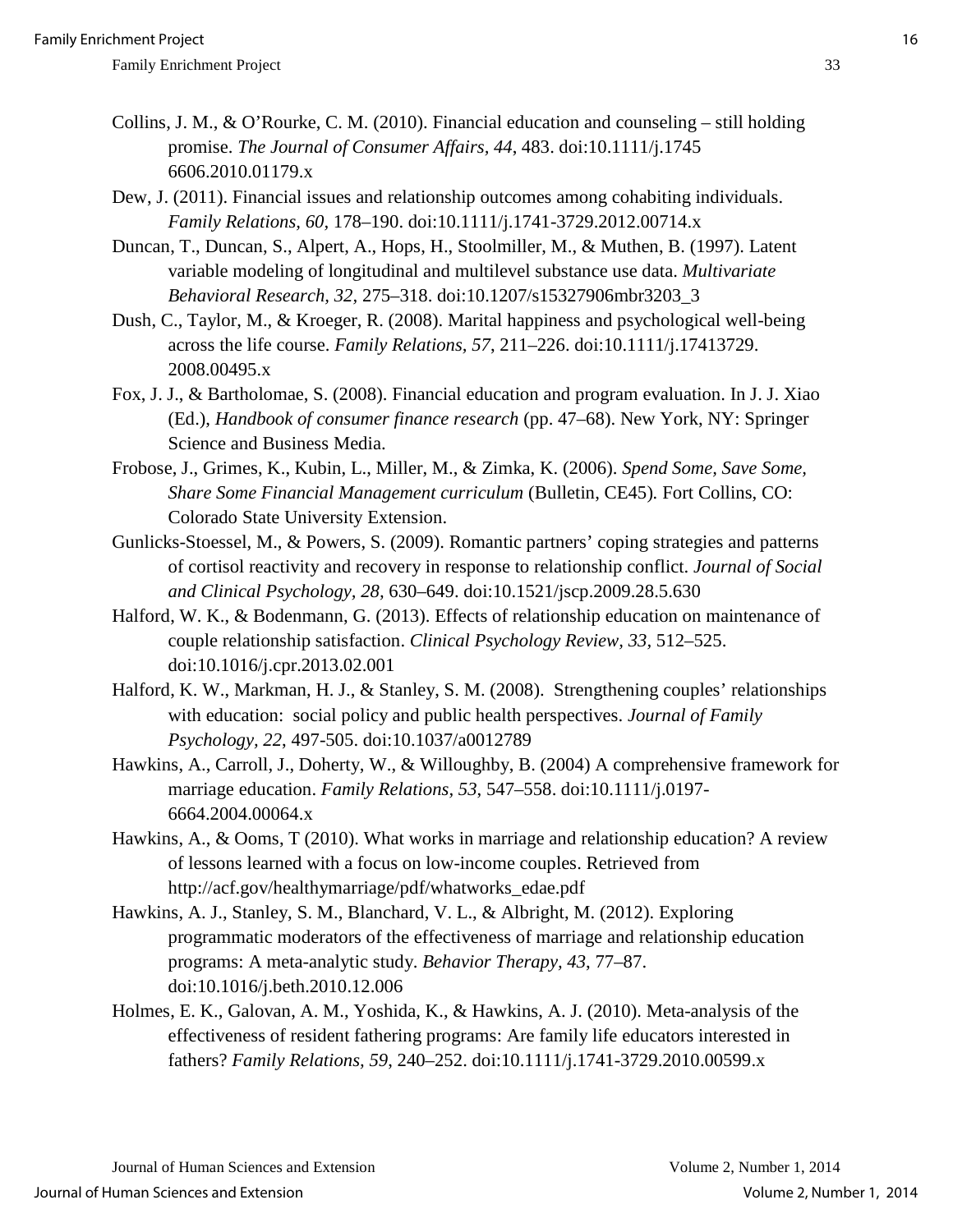- Hossain, Z. (2001). Division of household labor and family functioning in off-reservation Navajo Indian families. *Family Relations, 50*, 255–261. doi:10.1111/j.1741-3729.2001.00255.x
- Jackson, R. C., & Hoelscher Day, S. (2005). Extension connection: Workforce development and Cooperative Extension working hand-in-hand. *Journal of Extension, 43*(6). Retrieved from http://www.joe.org/joe/2005december/a5.php
- Johnson, M. D. (2012). Healthy marriage initiatives: On the need for empiricism in policy implementation. *American Psychologist, 67,* 295–308. doi:10.1037/a0027743
- Katz, L., & Woodin, E. (2002). Hostility, hostile detachment, and conflict engagement in marriages: Effects on child and family functioning*. Child Development, 73, 6*36–652. doi:10.1111/1467-8624.00428
- Knox, V., & Fein, D. (2009). Supporting healthy marriage: Designing a marriage education demonstration and evaluation for low income married couple. In P.H. Elizabeth (Ed.), *Marriage and Family Perspectives and Complexities (pp. 247-280). New York, NY:* Columbia University Press.
- Kolak, A. M., & Volling, B. L. (2007). Parental expressiveness as a moderator of coparenting and marital relationship quality. *Family Relations, 56,* 467–478. doi:10.1111/j.1741 3729.2007.00474.x
- Larson, J. H., Stephan, M. W., & Beley, R. (1994). The impact of job insecurity on marital and family relationships. *Family Relations, 43,* 138–143. doi:10.2307/585315
- Leach, L., Butterworth, P., Oleson, S., & Mackinnon, A. (2013). Relationship quality and levels of depression and anxiety in a large population based survey. *Social Psychiatry and Psychiatric Epidemiology, 48*, 417–425. doi:10.1007/s00127-012-0559-9
- McArdle, J. (1988). Dynamic but structural equation modeling of repeated measures data. In R. B. Cattel & J. Nesslroade (Eds.), *Handbook of multivariate experimental psychology*,  $2<sup>nd</sup>$  ed. (pp. 561–614). New York: Plenum Press.
- Nelson, J., O'Brien, M., Blankson, N., Calkins, S., & Keane, S. (2009). Family stress and parental responses to children's negative emotions: Tests of spillover, crossover, and compensatory hypothesis. *Journal of Family Psychology, 23*, 671–679. doi:10.1037 /a0015977
- O'Neill, B. (1998). Money talks: Documenting the economic impact of Extension personal finance programs. *Journal of Extension, 36*(5). Retrieved from http://www.joe.org/joe /1998october/a2.php
- Ooms, T., & Wilson. P. (2004). The challenge of offering relationship and marriage education to low income couples. *Family Relations, 53*, 440–447. doi:10.1111/j.01976664.2004.0005 2.x
- Pearson, M., Stanley, S. M., & Kline, G. H. (2005). *Within My Reach leader manual.* Denver, CO: PREP for Individuals, Inc.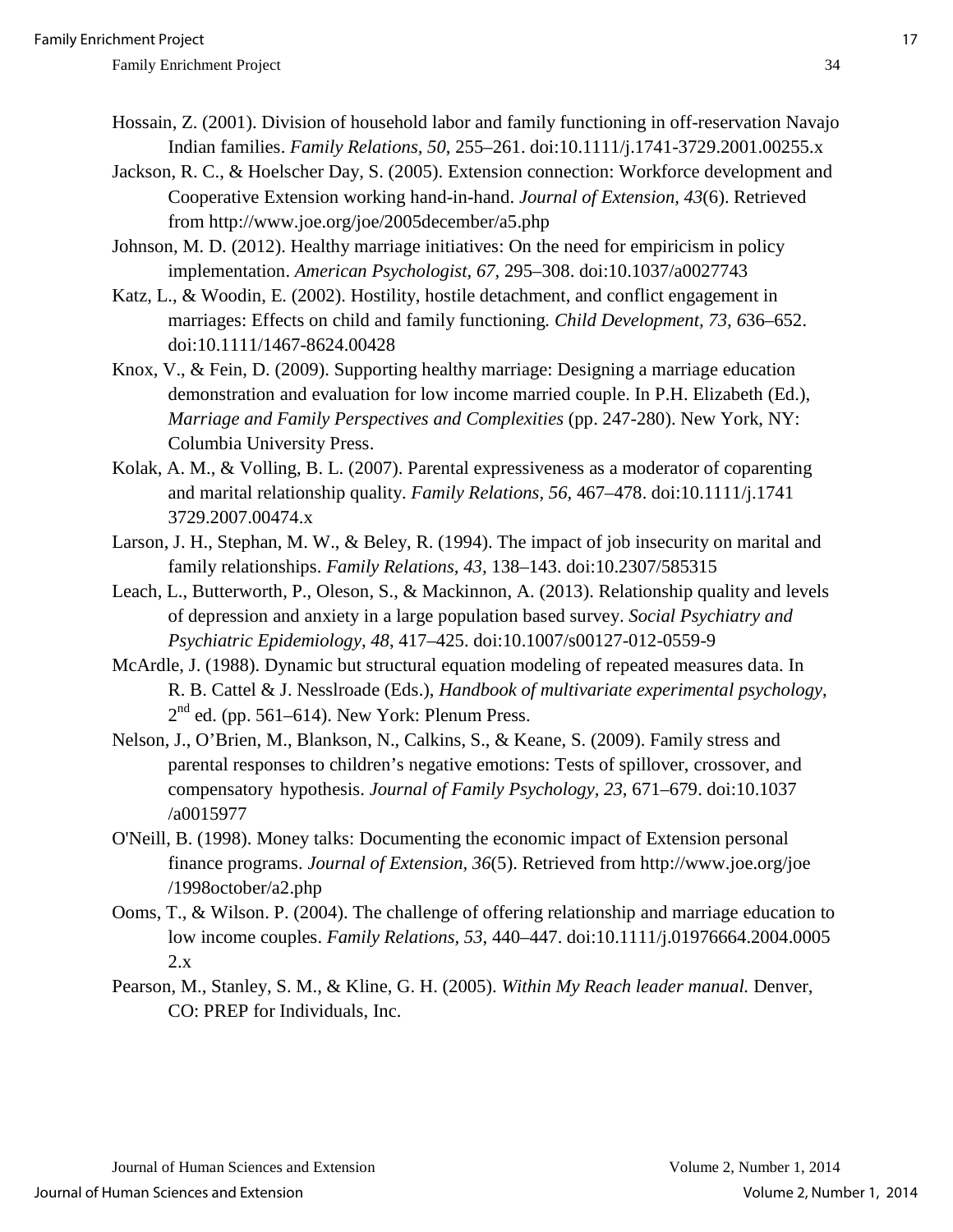- Peterson, S. S., Gerstein, D. E., Mugford, K., Willey, R., Davis, J., Nicholson, L., & Crawford, P. B. (2008). Eat smart. Play hard San Luis Obispo: A nutrition and fitness pilot program for young children and their adult buddies. *Journal of Extension, 46*(1). Retrieved from http://www.joe.org/joe/2008february/iw1.php
- Pirila, S., Van Der Meere, J., Seppanen, R. L., Ojala, L., Jaakkola, A., Korpela, R., & Nieminen, P. (2005). Children with functional motor limitations: The effects on family strengths. *Child Psychiatry and Human Development, 35*, 281–295. doi:10.1007/s10578-004-6462- 1
- Saks, M., Hyman, E., Reilly, L., & Rusch, J. (2006) *Make Parenting a Pleasure.* Eugene, OR: Parenting Now.
- Stanley, S., & Einhorn, L. (2007). Hitting pay dirt: Comment on "Money: A therapeutic tool for couples therapy." *Family Process, 46,* 293–299. doi:10.1111/j.1545-5300.2007.00212.x
- Stolzenberg, L., & D'Alessio, S. (2007). Effect of divorce on domestic crime. *Crime and Delinquency, 53*, 281–302. doi:10.1177/0011128705284383
- Taylor-Powell, E., & Boyd, H. H. (2008). Evaluation capacity building in complex organizations. *New Directions for Evaluation, 120*, 55–69. doi: 10.1002/ev.276
- Trivette, C. M., Dunst, C. J., Deal, A. G., Hamby, D. W., & Sexton, D. (1994). Assessing family strengths and capabilities*.* In C. J. Dunst, C. M. Trivette, & A. G. Deal (Eds*.*), *Supporting and strengthening families: Methods, strategies and practices.* Cambridge, MA: Brookline Books.
- Whisman, M., Uebelacker, L., & Weinstock, L. (2004). Psychopathology and marital satisfaction: The importance of evaluating both partners. *Journal of Consulting and Clinical Psychology, 72*, 830–838. doi[:10.1037/0022-006X.72.5.830](http://psycnet.apa.org/doi/10.1037/0022-006X.72.5.830)
- Wilcox, W. B. (2010). The state of our unions: Marriage in America 2010. Charlottesville, VA & New York, NY: National Marriage Project & Institute for American Values.
- Workman, J. D., & Scheer, S. D. (2012). Evidence of impact: Examination of evaluation studies published in the Journal of Extension. *Journal of Extension, 50*(2). Retrieved from http://www.joe.org/joe/2012april/a1.php
- Yang, R. K., Fetsch, R. J., McBride, T. M., & Benavente, J. C. (2009). Assessing public opinion directly to keep current with changing community needs. *Journal of Extension, 47*(3). Retrieved from http://www.joe.org/joe/2009june/a6.php
- Zimmerman, K., & Roberts, C. (2012). The influence of a financial management course on couple's relationship quality. *Journal of Financial Counseling and Planning, 23*, 46–54. doi: 10.1037/t02175-000

*Sara Anne Tompkins* has her PhD in Applied Social Psychology with a Health Emphasis and is currently teaching at Colorado State University and working as an evaluation consultant.